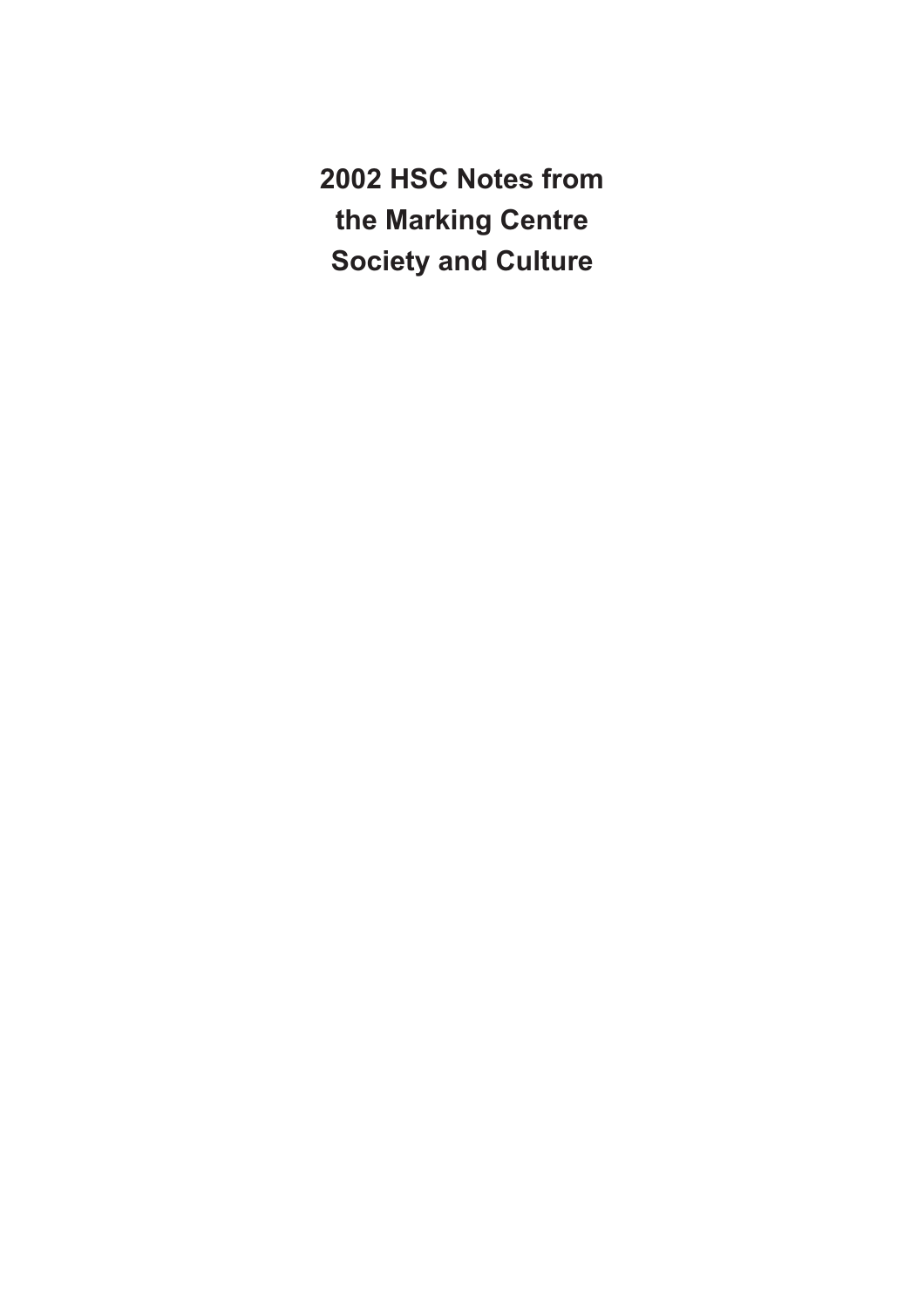© 2003 Copyright Board of Studies NSW for and on behalf of the Crown in right of the State of New South Wales.

This document contains Material prepared by the Board of Studies NSW for and on behalf of the State of New South Wales. The Material is protected by Crown copyright.

All rights reserved. No part of the Material may be reproduced in Australia or in any other country by any process, electronic or otherwise, in any material form or transmitted to any other person or stored electronically in any form without the prior written permission of the Board of Studies NSW, except as permitted by the *Copyright Act 1968*. School candidates in NSW and teachers in schools in NSW may copy reasonable portions of the Material for the purposes of bona fide research or study.

When you access the Material you agree:

- to use the Material for information purposes only
- to reproduce a single copy for personal bona fide study use only and not to reproduce any major extract or the entire Material without the prior permission of the Board of Studies NSW
- to acknowledge that the Material is provided by the Board of Studies NSW
- not to make any charge for providing the Material or any part of the Material to another person or in any way make commercial use of the Material without the prior written consent of the Board of Studies NSW and payment of the appropriate copyright fee
- to include this copyright notice in any copy made
- not to modify the Material or any part of the Material without the express prior written permission of the Board of Studies NSW.

The Material may contain third party copyright materials such as photos, diagrams, quotations, cartoons and artworks. These materials are protected by Australian and international copyright laws and may not be reproduced or transmitted in any format without the copyright owner's specific permission. Unauthorised reproduction, transmission or commercial use of such copyright materials may result in prosecution.

The Board of Studies has made all reasonable attempts to locate owners of third party copyright material and invites anyone from whom permission has not been sought to contact the Copyright Officer, ph (02) 9367 8289, fax (02) 9279 1482.

Published by Board of Studies NSW GPO Box 5300 Sydney 2001 Australia

Tel: (02) 9367 8111

Fax: (02) 9367 8484

Internet: http://www.boardofstudies.nsw.edu.au

ISBN

200350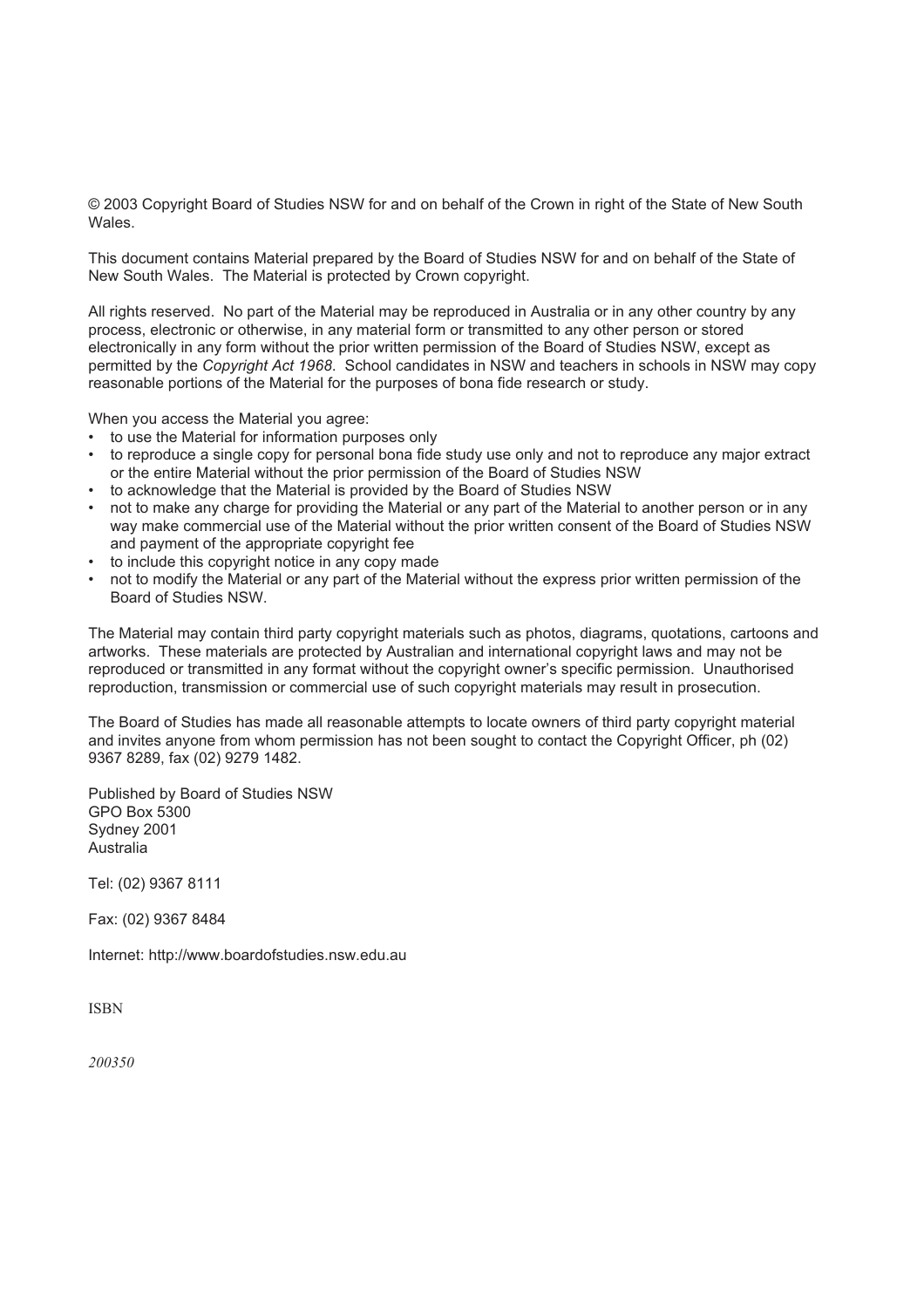## **Contents**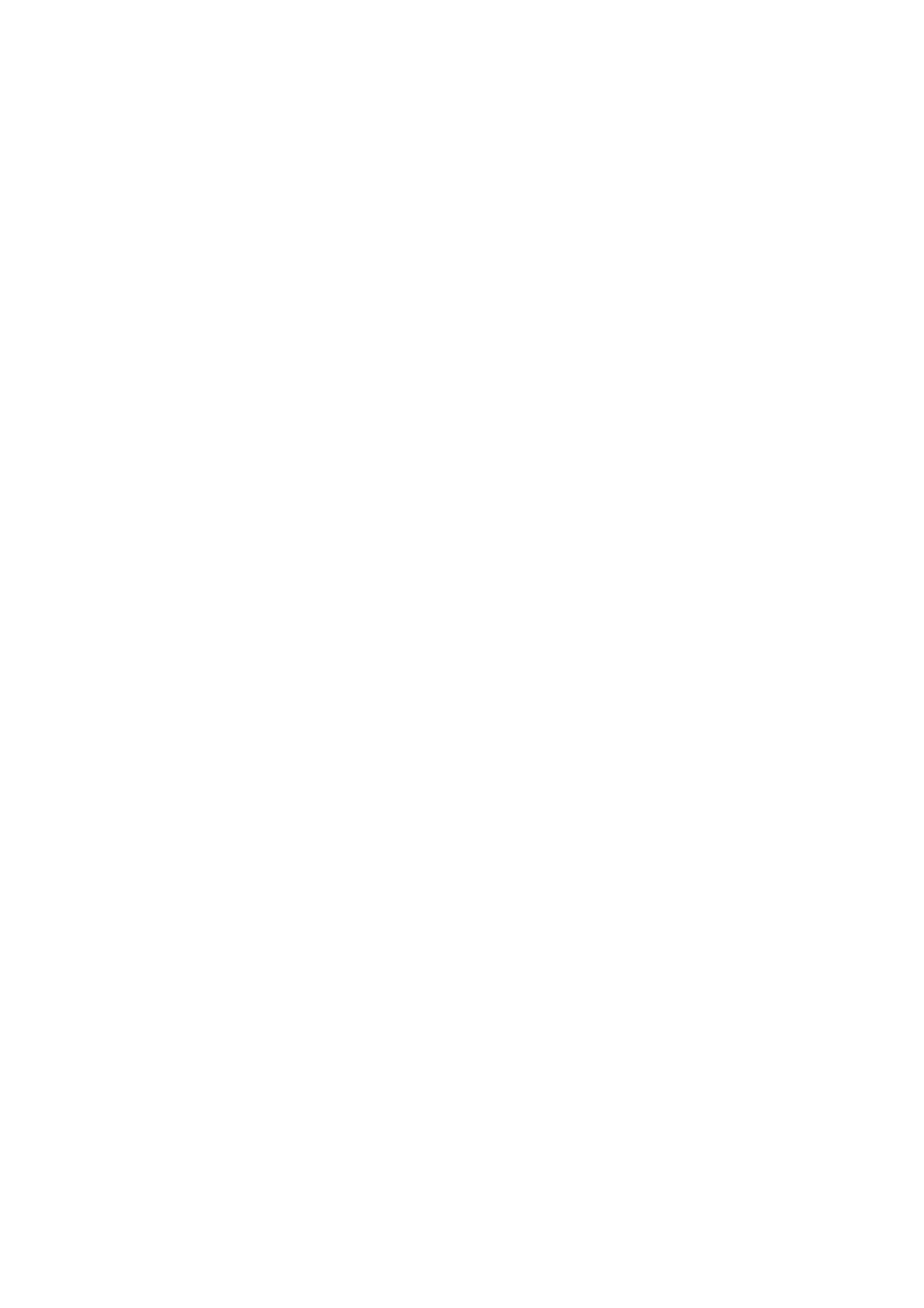## **2002 HSC NOTES FROM THE MARKING CENTRE SOCIETY AND CULTURE**

#### Introduction

This document has been produced for the teachers and candidates of the Stage 6 course in Society and Culture. It provides comments with regard to responses to the 2002 Higher School Certificate Examination, indicating the quality of candidate responses and highlighting the relative strengths and weaknesses of the candidature in each section and each question.

It is essential for this document to be read in conjunction with the relevant syllabus, the 2002 Higher School Certificate Examination, the Marking Guidelines and other support documents, which have been developed by the Board of Studies to assist in the teaching and learning of Society and Culture.

#### General Comments

In 2002, approximately 3,300 candidates attempted the Society and Culture examination. Teachers and candidates should be aware that examiners may ask questions that address the syllabus outcomes in a manner that requires candidates to respond by integrating their knowledge, understanding and skills developed through studying the course. This reflects the fact that the knowledge, understanding and skills developed through the study of discrete sections, should accumulate to a more comprehensive understanding than may be described in each section separately.

#### Core: Personal Interest Project

#### General Comments

In 2002, approximately 3,294 candidates presented a Personal Interest Project for the Society and Culture examination. The range of projects submitted represented a wide diversity of topics, as well as a wide range in levels of achievement. Outstanding projects were an inspiration to read and clearly achieved a depth of knowledge in the chosen topic, as well as clearly demonstrating Social and Cultural Literacy. These projects clearly aligned with syllabus requirements for the project and were effective in their integration of course concepts and methodologies. However, many candidates were not able to fulfil all the requirements of the project. More specific advice is given below to assist candidates on particular aspects of their submissions.

#### Candidates' choice of topic

Of concern were candidates who selected large and unfocused topics, which were often too broad to be effectively achieved within the scope of their research or within the word limit of the project. Topics need to be drawn from definite areas of the syllabus. It was evident that some topics in themselves presented a challenge to creating clear links to the central themes and concepts of the course. For example, if a candidate selects a topic that is linked to a popular culture, then there should be clear links which demonstrate the candidate's understanding of that section of the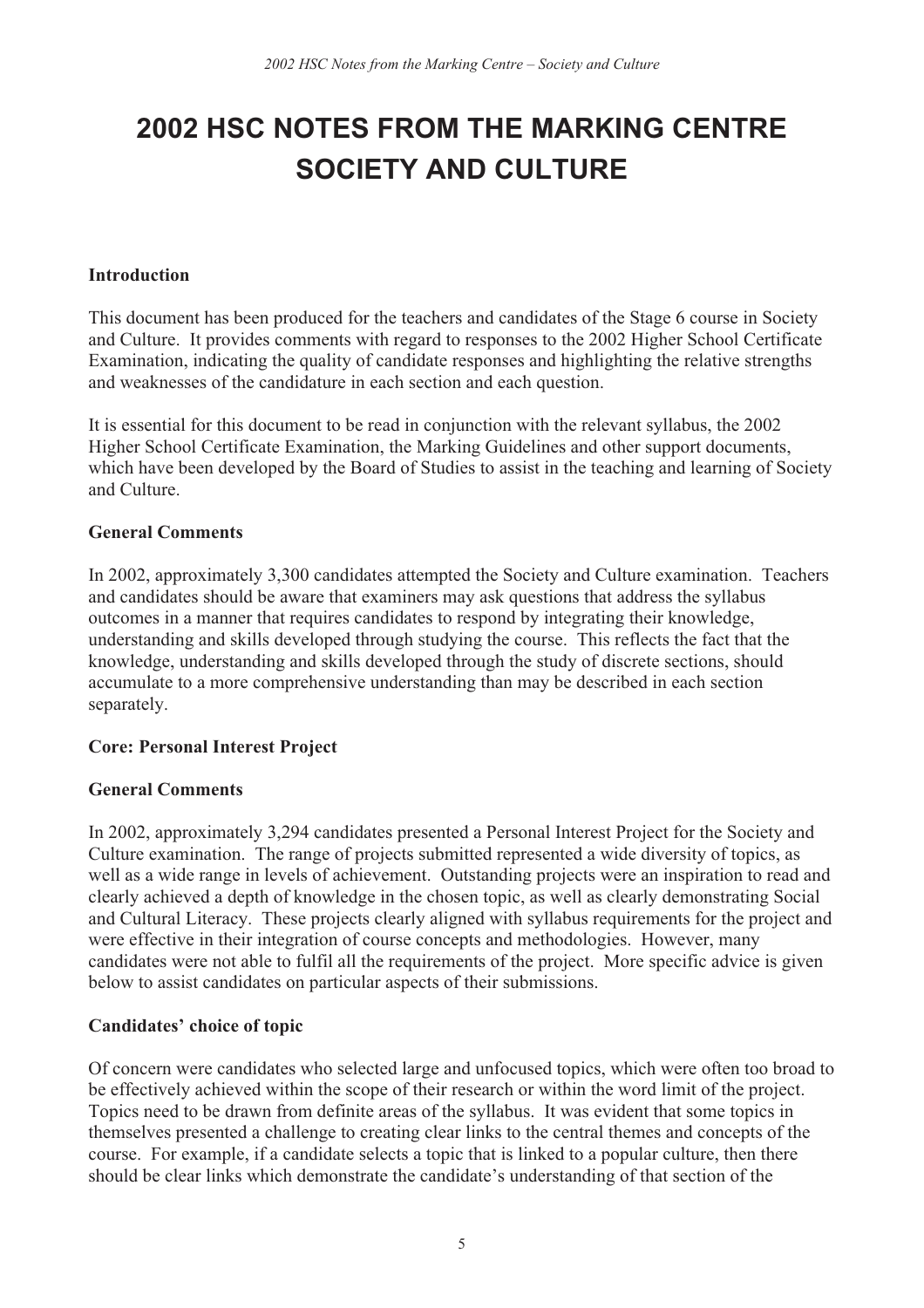syllabus. There were also instances of candidates selecting very personal issues on which to base their research, yet they were challenged to sufficiently relate these to course concepts. Personal experience is certainly appropriate to the project, but ideally it should be balanced with public knowledge sources.

Topics do not need to be original, to the extent that that topic has never been attempted before. The originality genuinely comes, not from the topic as such, but from the methodologies and strategies the candidate utilises to develop their understandings. However, candidates must ensure their topic does not cross boundaries of ethical research. Topics which are grossly offensive may prejudice the work in the context of their impact on the candidate, the school or the wider community, and such works even run the risk of being considered a non-serious attempt (see page 18 of the syllabus).

#### The Log

Many candidates presented logs in a diary style. Whilst this in itself is not incorrect, it is important to realise that the syllabus (see page 46) requires that the log be based on a candidate's diary, so it need not necessarily be written as a diary. Whether in prose style or point form the Log must be a summary of the sequential development of the final product, so it needs to be more than just a list of events and occurrences. Considering why and how the research took the structure it did would be appropriate, as is some discussion of the key goals or the hypothesis of the research. The log is an ideal place to apply personal reflection, although this research technique is also appropriate to other sections of the project.

The Log is a significant component of the project and it serves to inform the reader of how the candidate has engaged with the overall process of their research and completion of the project. The Log should appear prior to the Central Material.

#### Presentation and structure

There are several important aspects of how the project must be presented: projects are to be double spaced; the candidate's names or the name of their school must never appear in the project; and graphs, tables, photographs and diagrams need to be labeled and discussed. Further, the treatment of aspects of the project such as the cross cultural component, concepts and methodologies should not be located in separated sections. These need to be integrated into overall text and discussion in the project.

Another significant issue is that many candidates do not sufficiently integrate their ideas. A common failing was that candidates made no clear links between chapters, or sometimes even between paragraphs. The ideas and concepts that should be the essential message of a project need to develop and flow in a logical and sustained manner. Candidates must aim to effectively achieve HSC Outcome (H10): communicates information, ideas and issues using appropriate written and graphic forms.

Candidates who rely on 'slabbing', even when acknowledged, bring the credibility of their project into question. The ethics of research and the issue of plagiarism are a strong consideration in assessing each project. When candidates discuss the ideas of others, they must try to synthesise these ideas into their own discussions. It is vital to acknowledge the works of others by using referencing (for example, by using the Harvard system). Referencing is still not being applied by the majority of candidates. Also the annotations for each item in the Resource List need to demonstrate a genuine analysis of the usefulness of this source.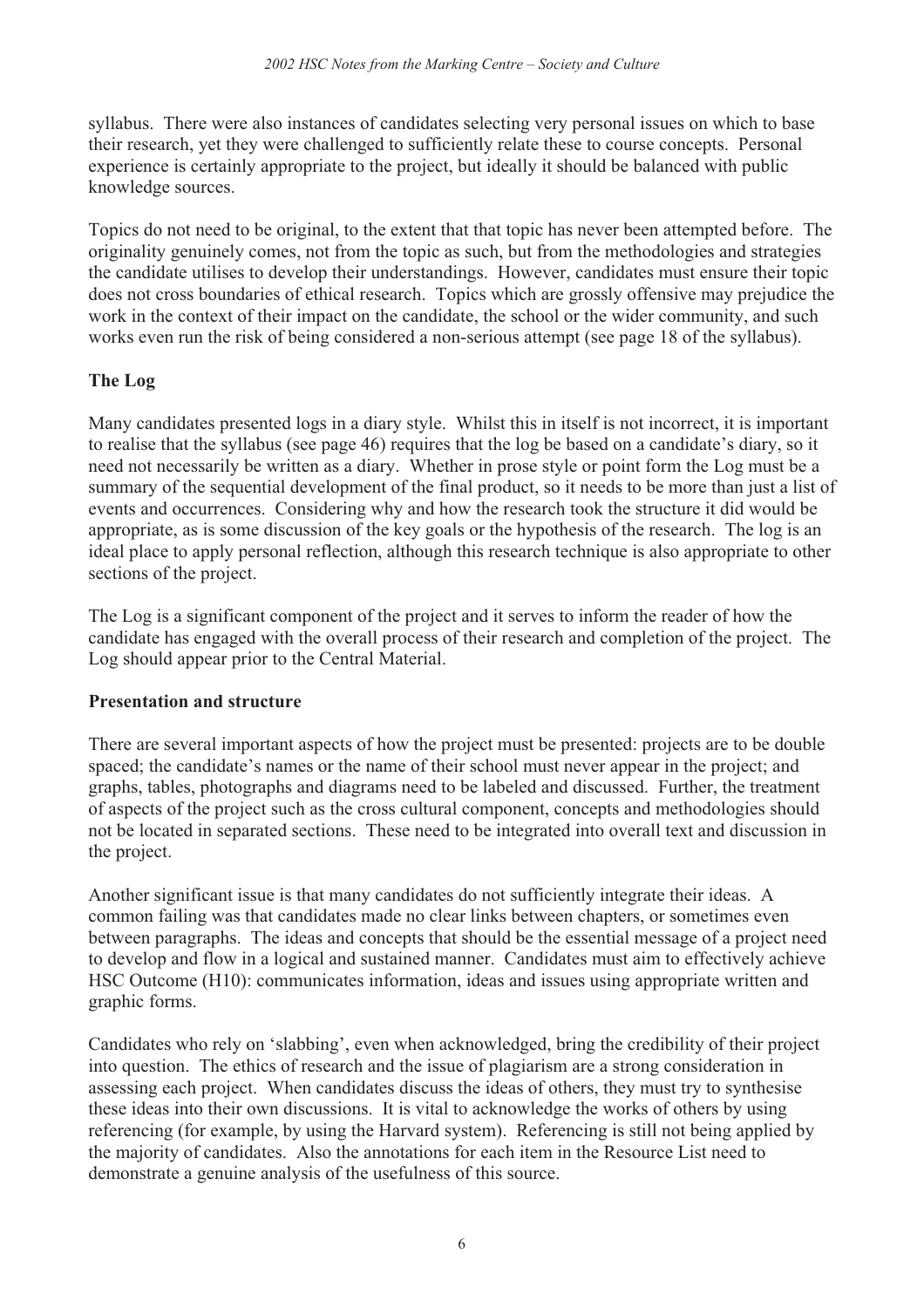Too many candidates presented a project that was significantly over length. The word count is clearly specified, and candidates are disadvantaging themselves if they are over the word limit. This also applies to the use of appendices. The syllabus makes no allowance for the use of appendices. Any information deemed significant to the project should generally be located in the Central Material. This even includes a blank copy of a questionnaire. Including such information in the Central Material generates greater potential for it to be more effectively integrated. Markers are under no obligation to read appendices, particularly the overly lengthy versions that were often submitted in 2002.

## Methodology

A separate chapter for each methodology used is not an ideal model. Best practice is to integrate the methodologies used across the Central Material. Also, too few candidates make meaningful judgments about the methodologies they have used. It is vitally important to discuss the appropriateness, validity and even the biases, which may have occurred in the application of each methodology. Other considerations include: too many candidates did not interpret and analyse the data that they collected from primary and secondary sources; and there was uncritical reliance upon Internet sources by many candidates.

Regarding particular methodologies there was a range of candidates who misinterpreted content analysis and ethnography. Also, personal reflection was a very popular aspect of many projects, but candidates need to be aware that they are assessed on their application of a variety of methodologies and that it is not advisable to overly rely on personal reflection. It is also advisable not to attempt too many methodologies. Candidates should select an optimum number and deal with these effectively.

## **Written Examination**

## **Section I**

## General Comments

Candidates need to be aware that the answer space allocated is a guide to the length of the required response. Questions 2 and 4 required candidates to identify the country studied in the HSC Core. Some candidates did not identify a specific country, and this jeopardized their responses. The syllabus clearly states a country must be the focus of study. Cultural or 'tribal' groups, islands that are not a nation in themselves or distinct religious groups clearly do not qualify as a country. Other sections of the syllabus allow for the study of social and cultural groups. However, the HSC Core requires a country-based approach to effectively deal with issues such as education, laws and government. Responses must draw on a clearly recognized country. It was also apparent that centres where candidates had undertaken the study of a variety of countries, possibly as an individual research task, often struggled to achieve the depth of knowledge required for a meaningful response.

## Question 1

The majority of candidates responded effectively to this question. Micro world was sufficiently explained by statements that focused on small social groups, for example the family. Macro world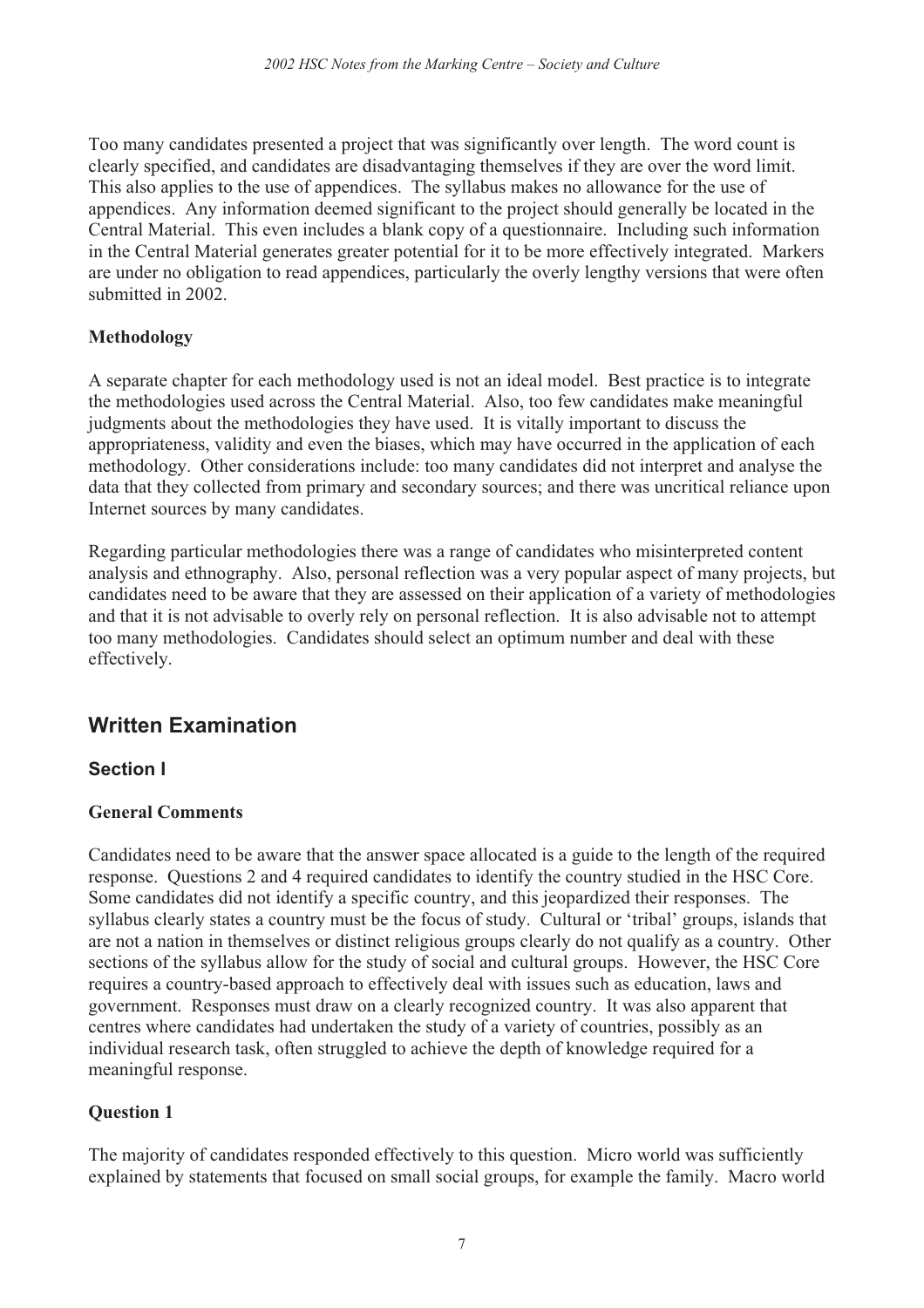was sufficiently explained by statements that focused on the broader society and institutions, for example government or religion. However, (c) required candidates to link their understandings of either the micro or the macro worlds, to their own personal experience of continuity and change. Effective examples were drawn from the changing nature of gender roles, family, work, and leisure. It was the quality of these examples that proved the discriminator in part (c).

#### Question 2

Although no marks were allocated to naming the country and feature of continuity and change in the box provided, it was integral to an effective answer that this was done clearly and thoughtfully. Candidates should clearly identify one of the features specified in the syllabus (see page 32) to allow them to deliver sufficient evidence and detail to their answer. Better responses drew on examples such as education, beliefs, gender roles, government, and family. However, these needed to be effectively applied to both power and authority and continuity and change. This was a challenging aspect of the question, and the capacity of candidates to deal with this range of elements was an effective discriminator in itself. Poorer responses tended to deal with only some of these.

#### Question 3

Better responses in (a) were able to deliver a clear distinction between observation and participant observation. Such responses distinguished between active and passive observation and were able to clearly link the methodology to how data was collected. Better responses in (b) clearly identified the effectiveness of participant observation and the specifics of how a teenage group might be effectively studied. These responses made clear statements about issues of research ethics, bias and confidentiality in applying such a methodology. Poorer responses tended to lose focus and digress from the question by discussing other methodologies.

#### Question 4

This was a specific question that challenged candidates to apply their knowledge of a specific concept: 'globalisation' to their knowledge of the HSC core as a whole. The better responses demonstrated a clear understanding of the complexities of globalisation. These answers identified that globalisation had positive and negative effects, but that this represented more than a recent trend in industrialisation, modernisation or westernisation. Poorer answers tended to be dealing with industrialisation, modernisation or westernisation only, and did not have a solid grasp of globalisation.

Although this question was challenging, it did enable candidates to demonstrate their understanding of their country of study in a contemporary and future context. Better responses in (a) effectively described the emergence of a global culture. Better responses in (b) delivered a clear understanding of values, be they moral, religious, cultural, social or political and how globalisation can challenge attitudes and behaviours associated with these values in a specific country.

Better responses in (c) made clear statements on existing trends in globalisation applied to a specified country that linked to future possibilities based on available information and current trends. These responses linked probable and possible futures and their likely impact on individuals in that country.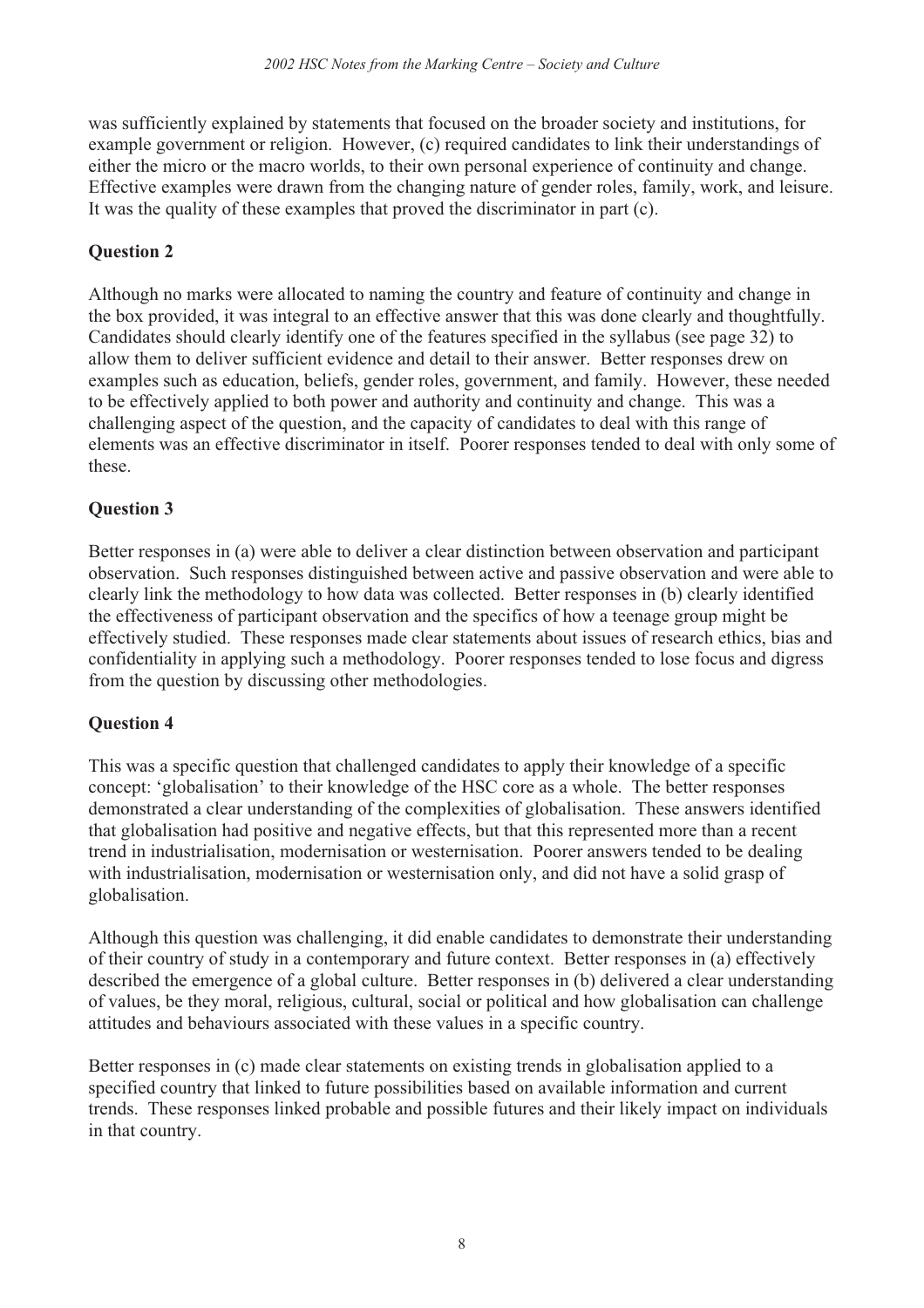#### Section II

## Depth Studies

### General Comments

Across Questions 5-8 there was a distinct disparity between the number of candidates who chose to respond to the options in each question. The (a) option was strongly favoured over the (b) option, although in Question 6 this disparity was less pronounced. The expectation of needing to deal with 'research methods' seemed to be a significant hurdle for candidates considering this option. This question drew on the 'Candidates learn to:' sections of the syllabus. It is vital that teaching and learning covers all sections of the syllabus thoroughly. The results for candidates who responded to the (b) option were generally polarized, either doing well by giving a meaningful response to a challenging question, or struggling to come to terms with the research methodology component at all.

#### Question 5 Popular Culture

The better responses in (a) demonstrated a clear understanding of the concepts of technology, consumption and influence and how these elements impacted upon development of a particular popular culture from a local to national and global levels. Typically, these responses also evaluated the effects of these impacts by featuring both positive and negative effects. Better responses also identified that technology and consumption were often linked to change, while influence affected continuity. Weaker responses did not apply the keyword 'evaluate'. They simply described some of the characteristics of popular culture, often focusing upon technology or consumption in a superficial manner. Their examples did not reflect a clear understanding of the concepts in the question.

Very few candidates attempted (b).

#### Question 6 Belief Systems

The better responses to (a) incorporated examples of technology, worldviews and customs and made a clear connection to both religious and non-religious belief systems. Typically, these responses also evaluated the effects of these by featuring both positive and negative effects. Better responses also identified that technology is often linked to change, while customs affected continuity. The weaker responses to (a) had difficulty in covering both religious and non-religious belief systems, often ignoring one altogether. They often just described technology and/or customs with little evaluation of worldviews. Their examples did not reflect a clear understanding of the concepts in the question. Weaker responses did not apply the keyword 'evaluate'.

The better responses to (b) identified the components of one belief system and effectively analysed the impact of this system on the wider society at both a national and global level. Better responses reflected on global influences on and of this belief system and integrated the research methods studied to support their answer. Weaker responses merely described the belief system selected and generalized about its impact on society. These responses also typically added on a description of a research methodology without relating it to the study of a belief system.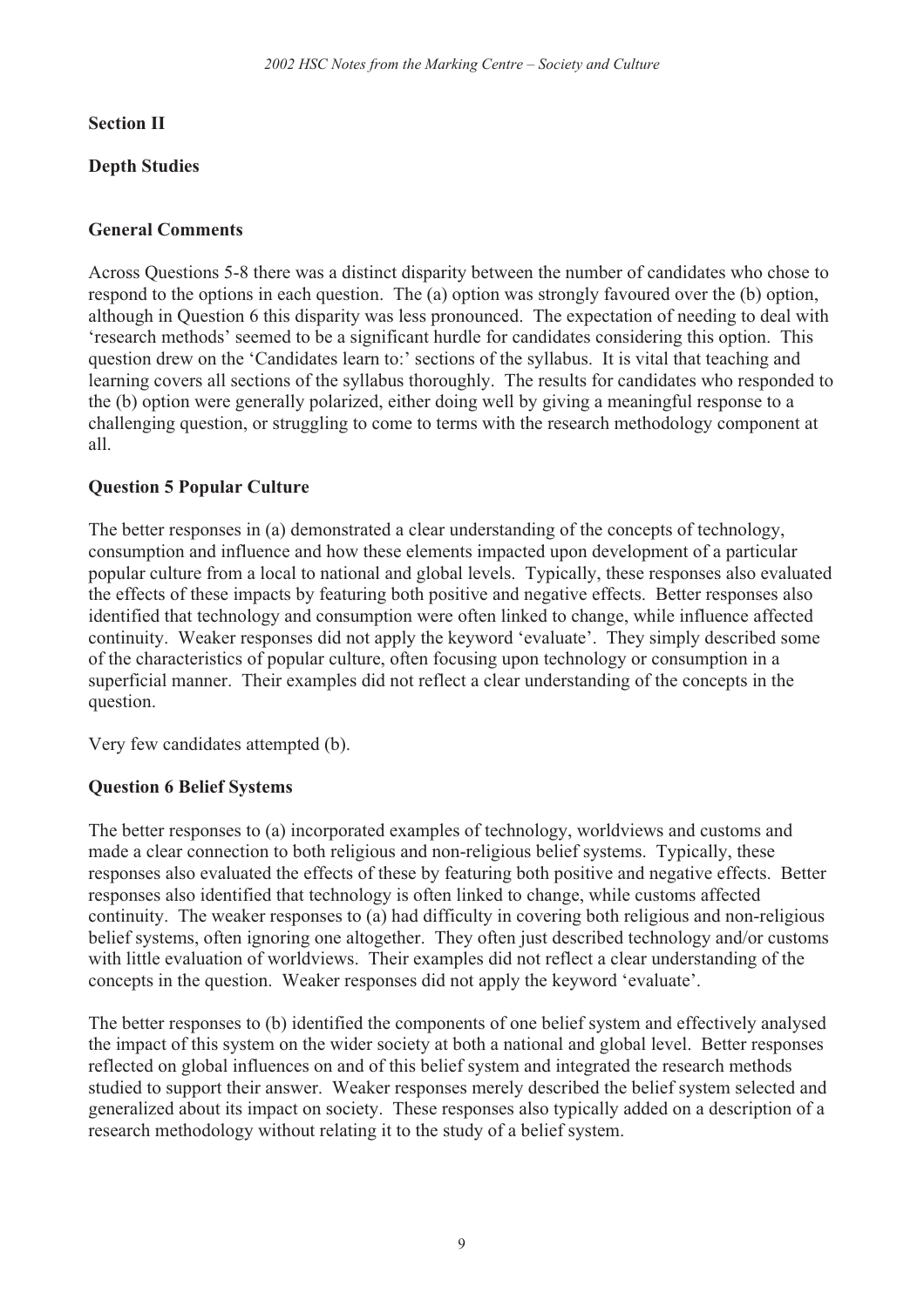#### Question 7 Equality and Difference

The better responses to (a) incorporated examples of technology, discrimination and socioeconomic status and made a clear connection to socially valued resources. Typically, these responses also evaluated the effects of these by featuring both positive and negative effects. Better responses also identified that technology is often linked to change, while socio-economic status affected continuity. The weaker responses to (a) had difficulty in dealing with socially valued resources, often ignoring this altogether. These candidates had difficulty evaluating the concepts in the question, often just describing them. Their examples did not reflect a clear understanding of the concepts in the question. Weaker candidates did not apply the keyword 'evaluate'.

The better responses to (b) identified a clear understanding of conflict and cooperation and effectively analysed the impact of these on a specific society. Better candidates reflected on the research methods studied to support their answer. Weaker responses merely described the society selected and generalized about the nature of difference. These responses also typically added on a description of a research methodology without relating it to the study of equality and difference.

#### Question 8 Work and Leisure

The better responses to (a) incorporated examples of technology, class and gender and made a clear connection to the interrelationship of work and leisure. Typically, these responses also evaluated the effects of these by featuring both positive and negative effects. Better responses also identified that technology and gender are often linked to change, while class affected continuity. The weaker responses to (a) often ignored the interrelationship aspect of the question, often describing the concepts rather than evaluating. Their examples did not reflect a clear understanding of the concepts in the question. Weaker responses did not apply the keyword 'evaluate'.

Very few candidates attempted (b).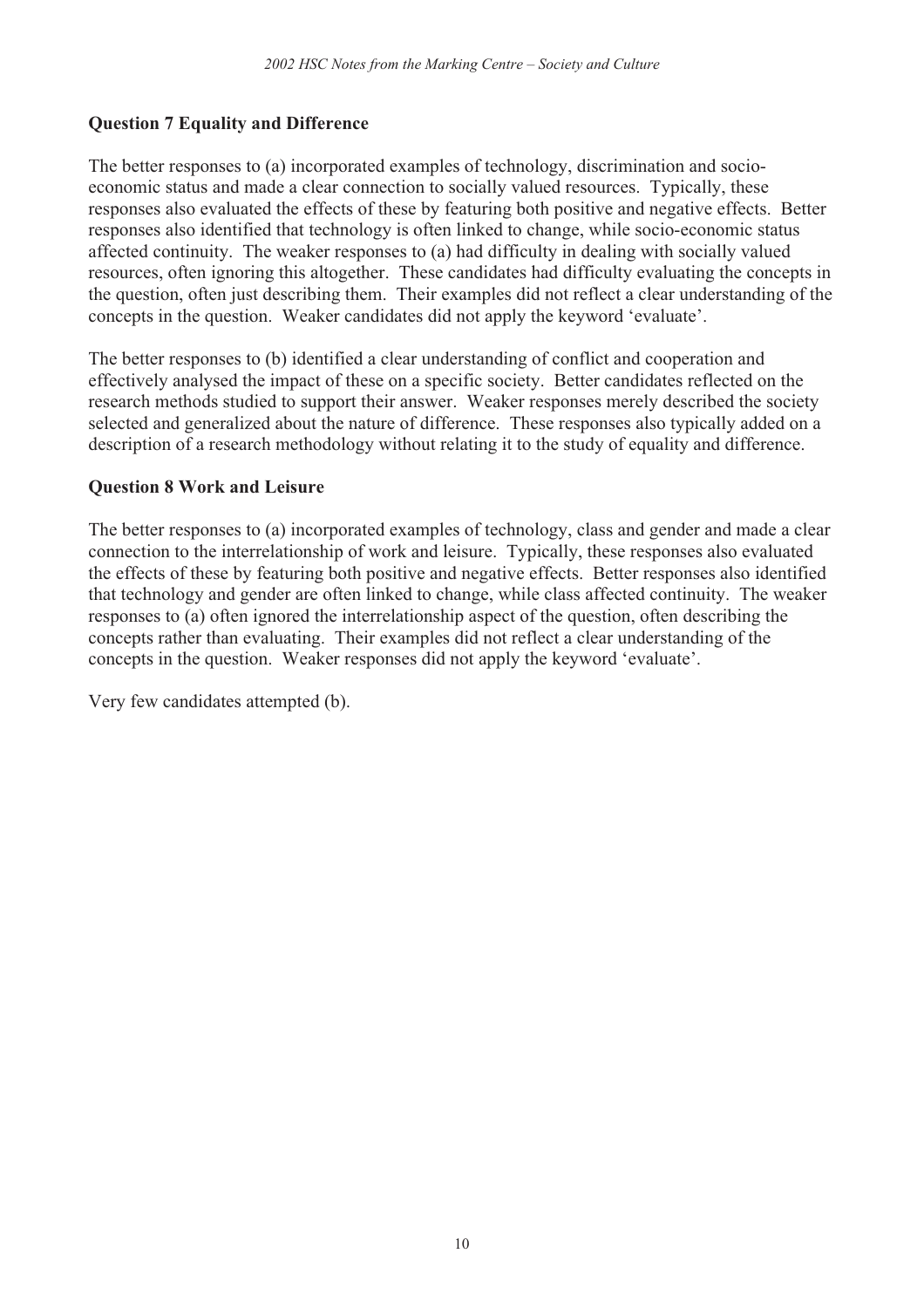# **Society and Culture**

| т г<br>-0        |                |                                                             |                                                   |
|------------------|----------------|-------------------------------------------------------------|---------------------------------------------------|
| <b>Question</b>  | <b>Marks</b>   | <b>Content</b>                                              | <b>Syllabus outcomes</b>                          |
| 1(a)             | $\mathbf{1}$   | Key Concept: Micro World                                    | H <sub>3</sub> , H <sub>7</sub>                   |
| 1 <sub>(b)</sub> | $\mathbf{1}$   | Key Concept: Macro World                                    | H <sub>3</sub> , H <sub>7</sub>                   |
| 1(c)             | $\overline{4}$ | Key Concept: Continuity And<br>Change                       | H <sub>3</sub> , H <sub>7</sub>                   |
| 2                | 6              | Impact Of Power And Authority In<br><b>Selected Country</b> | H <sub>5</sub>                                    |
| 3(a)             | 2              | Specific Methodology                                        | H <sub>6</sub>                                    |
| 3(b)             | $\overline{4}$ | Assessment Of Methodology In A<br>Context                   | H <sub>6</sub>                                    |
| 4(a)             | 3              | Key Concept: Globalisation In<br><b>Selected Country</b>    | H <sub>3</sub> , H <sub>7</sub>                   |
| 4(b)             | 3              | Key Concept: Values In Selected<br>Country                  | H <sub>3</sub> , H <sub>7</sub>                   |
| 4(c)             | 6              | Key Concept: Futures                                        | H <sub>1</sub> , H <sub>4</sub> , H <sub>10</sub> |
| $5$ (a) or (b)   | 20             | Popular Culture                                             | H <sub>2</sub> , H <sub>5</sub> , H <sub>10</sub> |
| $6$ (a) or (b)   | 20             | <b>Belief Systems</b>                                       | H <sub>2</sub> , H <sub>5</sub> , H <sub>10</sub> |

 $7$  (a) or (b) 20 Equity And Difference H2, H5, H10  $8$  (a) or (b) 20 Work And Leisure H2, H5, H10

## 2002 HSC Examination Mapping Grid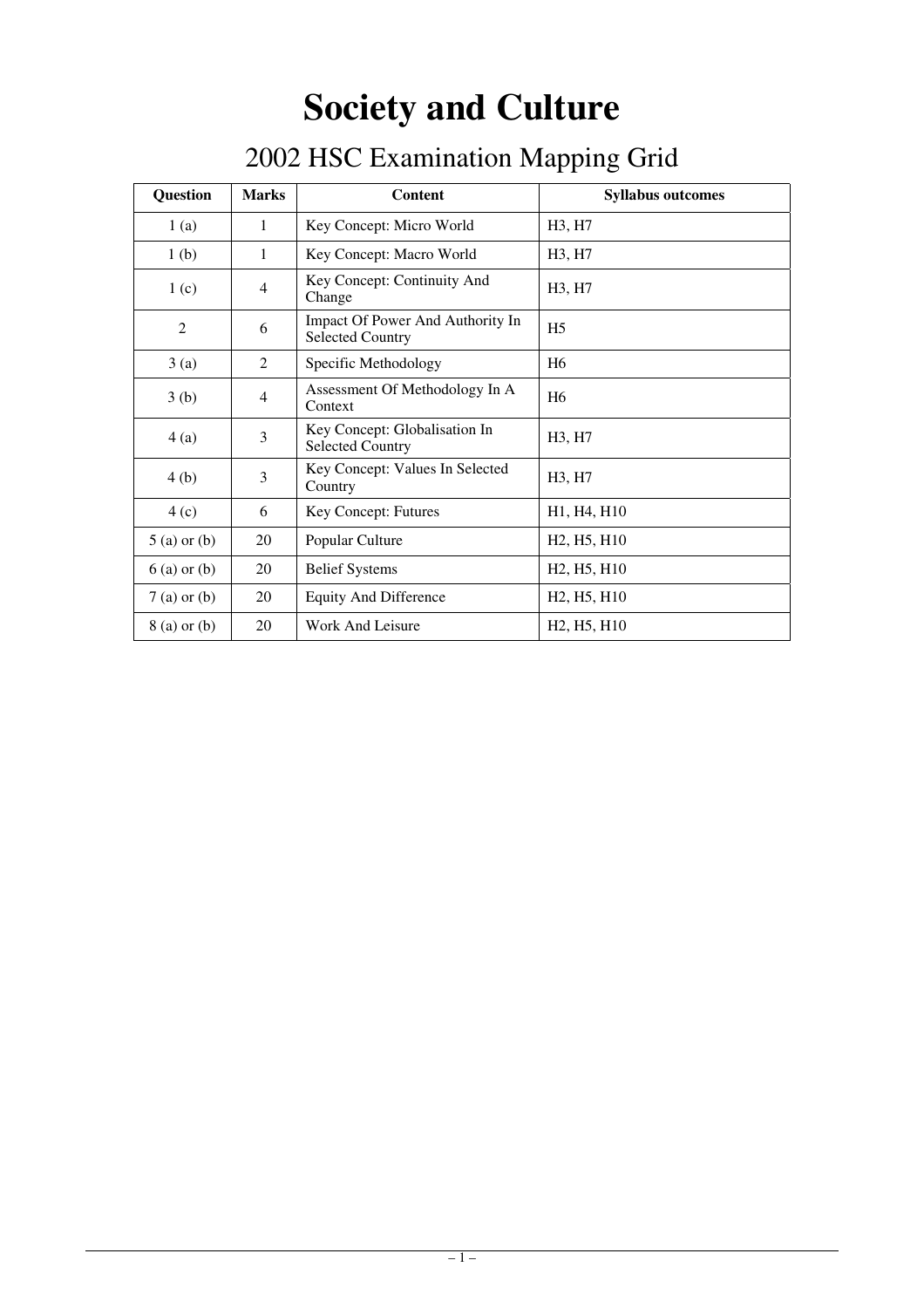

**Tip: Click on the BOOKMARKS TAB to show / hide navigation**

## **2002 HSC Society and Culture Marking Guidelines**

## **Section I — Social and Cultural Continuity and Change Part A**

## **Question 1 (a)**

*Outcomes assessed H3, H7*

#### **MARKING GUIDELINES**

| <b>Criteria</b>                               | <b>Marks</b> |
|-----------------------------------------------|--------------|
| States the essential qualities of micro world |              |

## **Question 1 (b)**

*Outcomes assessed: H3, H7*

| Criteria :                                    | <b>Marks</b> |
|-----------------------------------------------|--------------|
| States the essential qualities of macro world |              |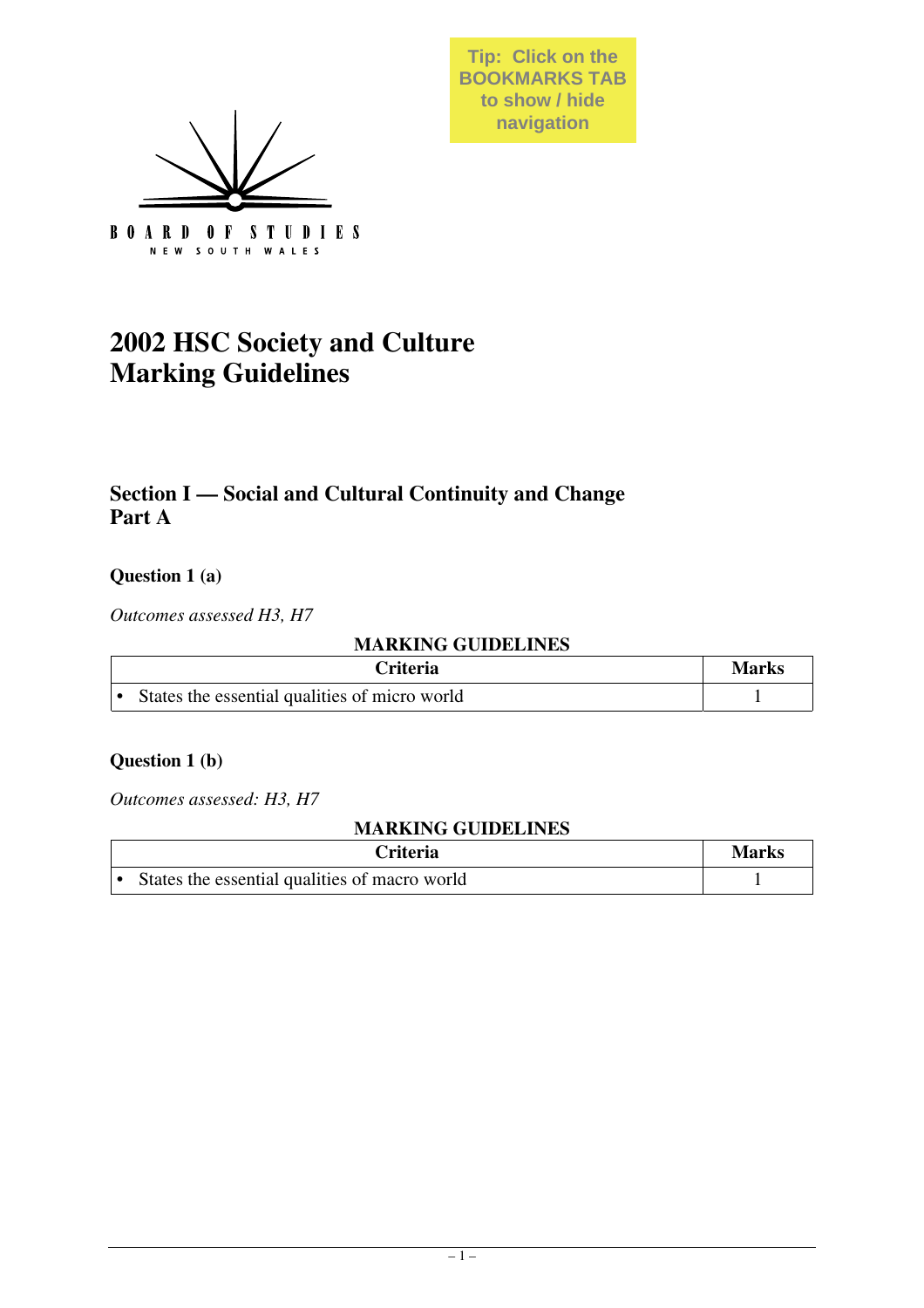

## **Question 1 (c)**

*Outcomes assessed: H3, H7*

## **MARKING GUIDELINES**

| <b>Criteria</b>                                                                                                                                               | Marks |
|---------------------------------------------------------------------------------------------------------------------------------------------------------------|-------|
| Correctly identifies examples from their macro/micro world                                                                                                    | 4     |
| Clearly provides characteristics and features of their experience that shows<br>thorough understanding of continuity and change in their macro/micro<br>world |       |
| Correctly identifies examples from their macro/micro world                                                                                                    | 3     |
| Provides characteristics and features of their experience that shows<br>understanding of continuity and change in their macro/micro world                     |       |
| Identifies some examples from their macro/micro world                                                                                                         | റ     |
| Mentions aspects of their experience that may show some understanding<br>of continuity change in their macro/micro world                                      |       |
| Mentions their experience of continuity and for change                                                                                                        |       |

## **Question 2**

*Outcomes assessed: H5*

## **MARKING GUIDELINES**

| <b>Criteria</b>                                                                                                                                                                                                       | <b>Marks</b> |
|-----------------------------------------------------------------------------------------------------------------------------------------------------------------------------------------------------------------------|--------------|
| Makes a judgement using appropriate criteria to clearly demonstrate how<br>power and authority impact on the chosen feature in terms of continuity<br>and change in the country studied                               | $5-6$        |
| Makes a judgement using some criteria, implicit or explicit, to<br>demonstrate some understanding of how power and authority impact on<br>the chosen feature in terms of continuity and change in the country studied |              |
| May mention how power and authority may impact on the chosen feature<br>or on continuity and change in the country studied                                                                                            | $1\quad$     |

## **Question 3 (a)**

*Outcomes assessed: H6*

| <b>Criteria</b>                                                                                                                             | <b>Marks</b> |
|---------------------------------------------------------------------------------------------------------------------------------------------|--------------|
| Recognises the differences between observation and<br>participant-observation in terms of the type of, or the way that data is<br>collected |              |
| • Notes some features of either observation or participant-observation                                                                      |              |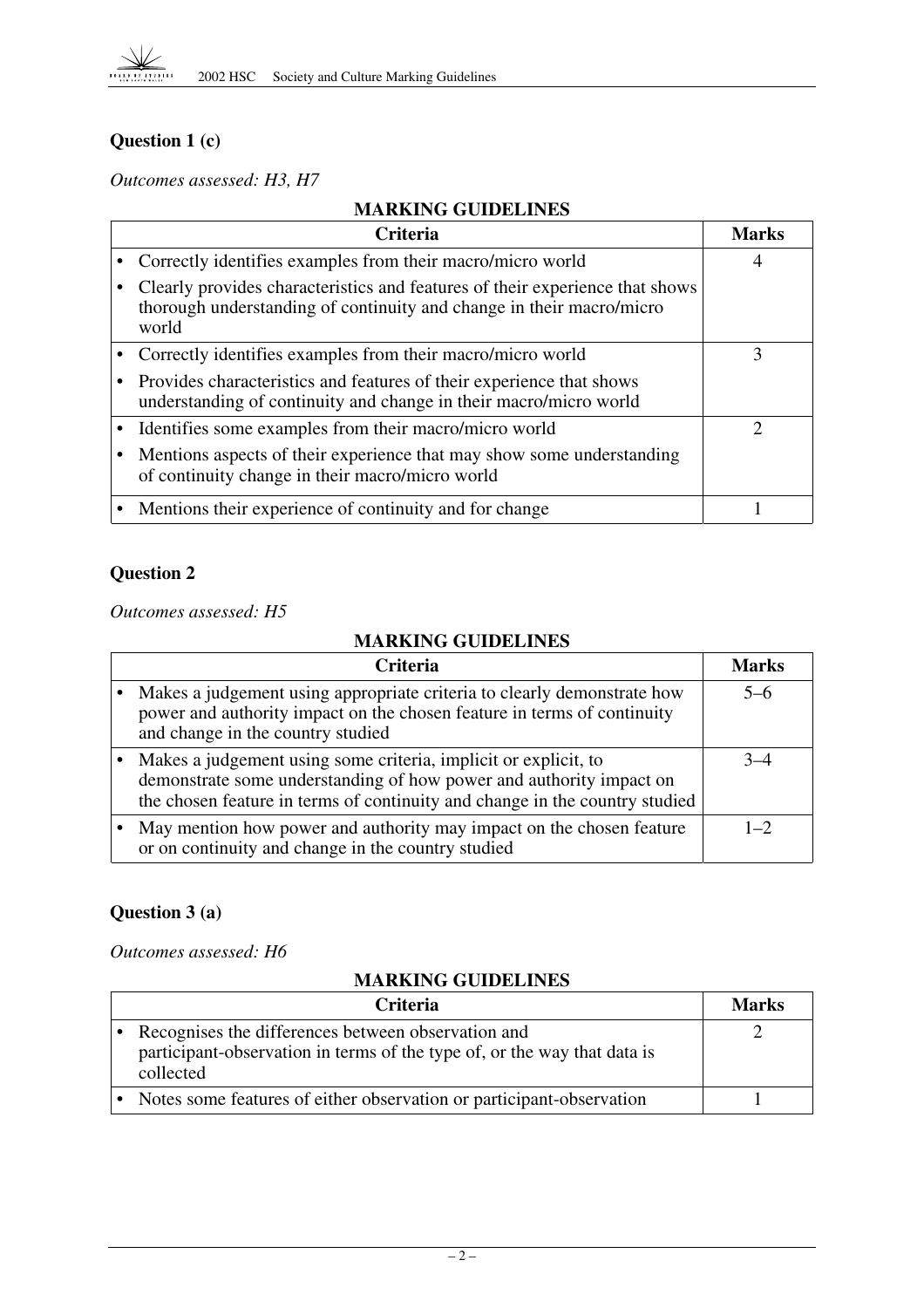

## **Question 3 (b)**

*Outcomes assessed: H6*

| Criteria                                                                                                                           | <b>Marks</b> |
|------------------------------------------------------------------------------------------------------------------------------------|--------------|
| Makes a judgement for and against the use of participant-observation as a<br>research tool with a range of reasons in this context |              |
| Makes a judgement for and/or against the use of participant-observation as<br>a research tool with some reasons in this context    |              |
| Supports an argument for or against the use of participant-observation as a<br>research tool with a reason in this context         |              |
| Mentions participant-observation in this context                                                                                   |              |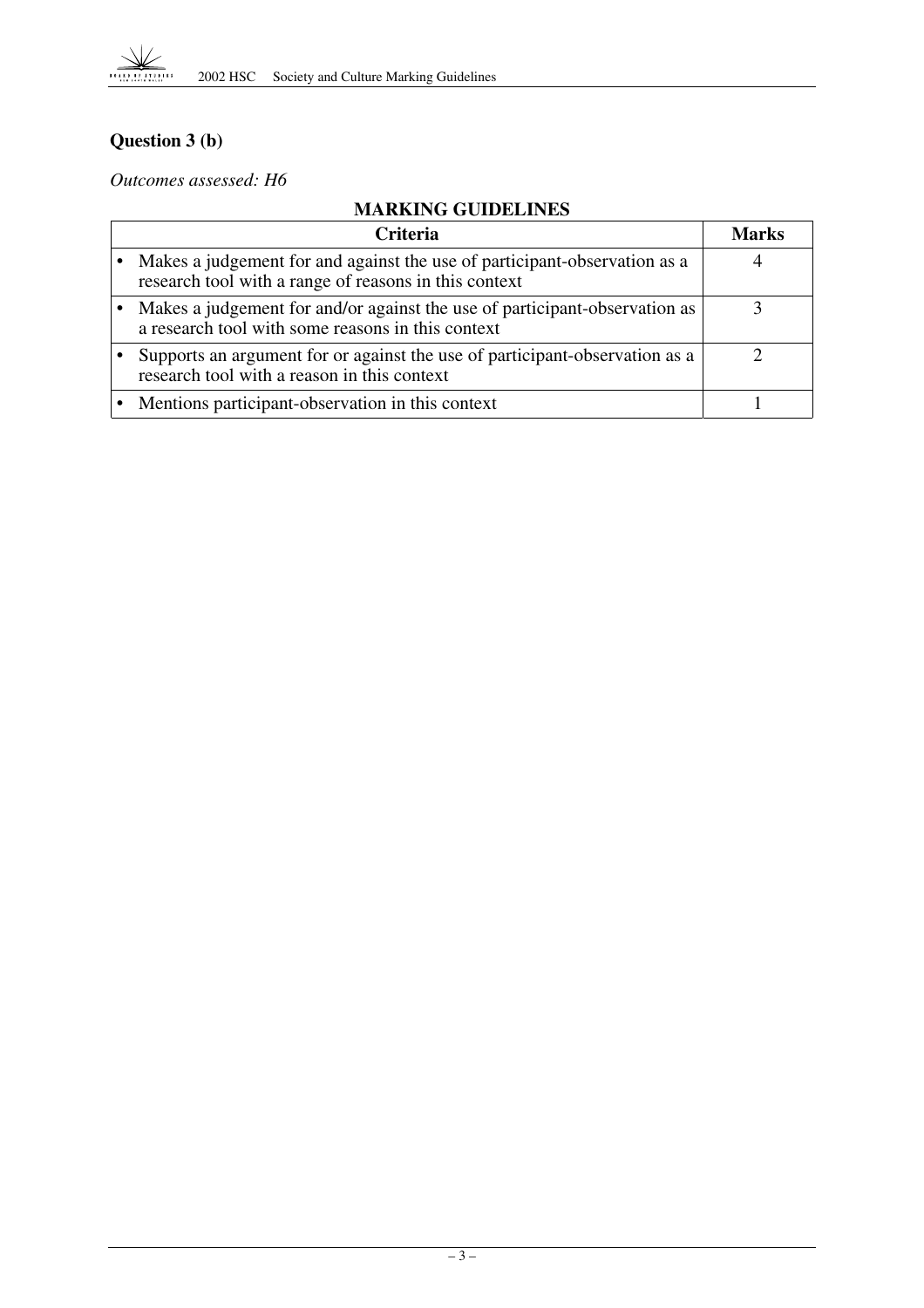## **Section I (continued) Part B**

## **Question 4 (a)**

#### *Outcomes assessed: H3, H7*

## **MARKING GUIDELINES**

| Criteria                                                                | <b>Marks</b> |
|-------------------------------------------------------------------------|--------------|
| • Provides characteristics of globalisation in support of the statement |              |
| States meaning of globalisation AND identifies some essential qualities |              |
| States meaning of globalisation OR identifies some essential qualities  |              |

## **Question 4 (b)**

#### *Outcomes assessed: H3, H7*

#### **MARKING GUIDELINES**

| <b>Criteria</b>                                                                          | <b>Marks</b> |
|------------------------------------------------------------------------------------------|--------------|
| Makes clear the effect of globalisation on values in the country                         |              |
| Mentions some effects of globalisation on values AND mentions values of<br>the country   |              |
| Mentions some effect of globalisation on values OR mentions the values<br>of the country |              |

## **Question 4 (c)**

*Outcomes assessed: H1, H4, H10*

|           | <b>Criteria</b>                                                                                    | <b>Marks</b> |
|-----------|----------------------------------------------------------------------------------------------------|--------------|
|           | Clearly explains existing trends of globalisation in that country                                  | $5-6$        |
|           | Realistically proposes the future impact of globalisation on individual<br>persons in that country |              |
|           | Describes trends of globalisation in that country                                                  | $3 - 4$      |
|           | Describes the future impact of globalisation on individual persons in that<br>country              |              |
|           | Makes some reference to globalisation in that country OR its impact on<br>individual persons       | $1 - 2$      |
| <b>OR</b> |                                                                                                    |              |
|           | Makes an attempt at future impact of globalisation not based on current<br>trends                  |              |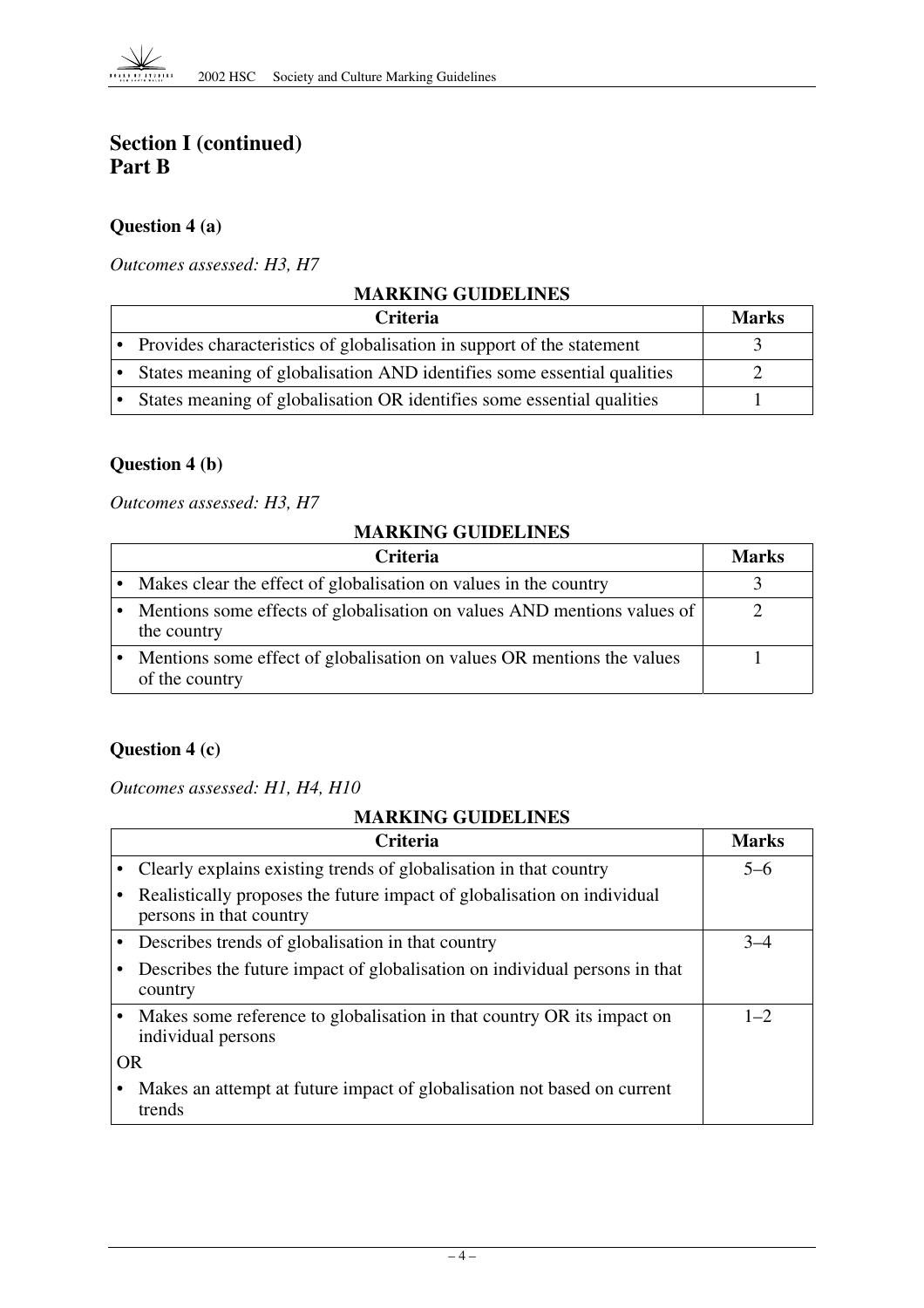## **Section II — Depth Studies**

## **Question 5 (a)**

*Outcomes assessed: H2, H5, H10*

|           | <b>MARKING GUIDELINES</b>                                                                                                                                                                                                                                                                                                      |              |  |
|-----------|--------------------------------------------------------------------------------------------------------------------------------------------------------------------------------------------------------------------------------------------------------------------------------------------------------------------------------|--------------|--|
|           | Criteria                                                                                                                                                                                                                                                                                                                       | <b>Marks</b> |  |
|           | Makes a judgement based on appropriate criteria for a range of aspects of<br>technology, consumption and influence that may affect the development of<br>popular culture. Distinguishing characteristics of popular culture are evident<br>throughout                                                                          | $17 - 20$    |  |
|           | Course concepts and language are used in an appropriate way to draw out<br>the relative impact of technology, consumption and influence on the<br>developments of popular culture from a local to a national to a global level.<br>A range of appropriate issues may be used to support the answer, using<br>specific examples |              |  |
| ٠         | Presents a sustained, logical and well-structured answer to the question that<br>clearly illustrates a range of effects on the development of popular culture<br>from the local to global level                                                                                                                                |              |  |
|           | Makes a judgement based on some criteria for some aspects of technology,<br>consumption and influence that may affect the development of popular<br>culture. Characteristics of popular culture are evident throughout                                                                                                         | $13 - 16$    |  |
| $\bullet$ | Course concepts and language are used in an appropriate way to make<br>evident the impact of technology, consumption and influence on the<br>development of popular culture from a local to a national to a global level.<br>Some issues may be used to support the answer, using examples                                     |              |  |
| $\bullet$ | Presents a sustained, well-organised answer to the question that relates some<br>effects on the development of popular culture from the local to global level                                                                                                                                                                  |              |  |
|           | Examines how technology, and/or consumption, and/or influence may affect<br>the development of popular culture. Characteristics of popular culture are<br>included in the answer                                                                                                                                               | $9 - 12$     |  |
|           | Some course concepts are used to identify the development of popular<br>culture from a local to a national or global level. Some issues may be<br>described to support the answer, using examples                                                                                                                              |              |  |
| $\bullet$ | Presents an organised answer to the question that identifies some effects on<br>the development of popular culture from the local level to a national or<br>global level                                                                                                                                                       |              |  |
|           | Outlines how aspects of technology, and/or consumption, and/or influence<br>may affect the development of popular culture. A limited number of<br>characteristics of popular culture are included in the answer                                                                                                                | $5 - 8$      |  |
|           | Some course concepts are used to describe at least one aspect of the<br>development of popular culture. May use some examples to support the<br>answer                                                                                                                                                                         |              |  |
|           | Identifies some developments of popular culture at some level                                                                                                                                                                                                                                                                  |              |  |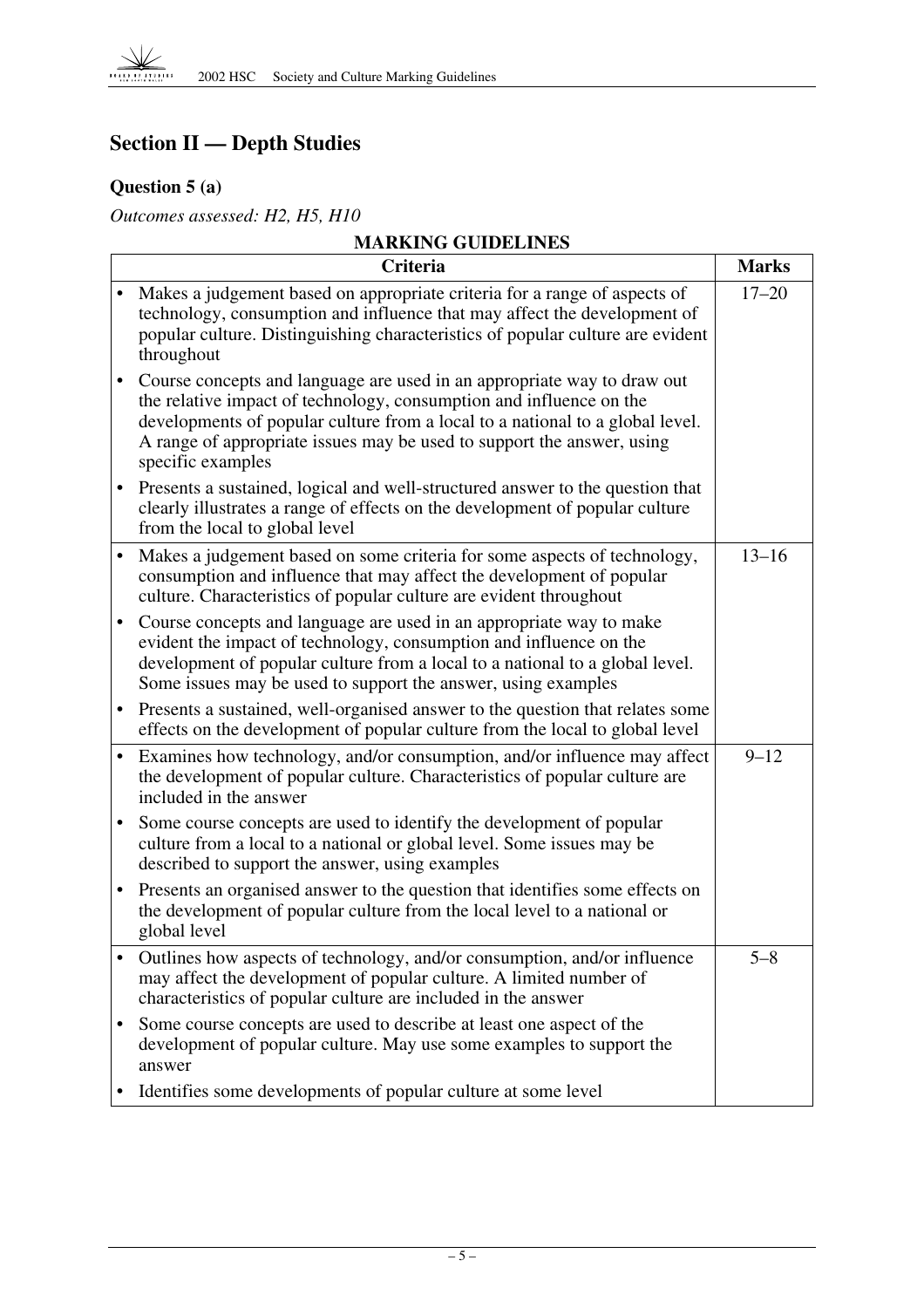

| <b>Criteria</b>                                                                                                            | <b>Marks</b> |
|----------------------------------------------------------------------------------------------------------------------------|--------------|
| Mentions aspects of technology, and/or consumption, and/or influence that<br>may affect the development of popular culture | $1 - 4$      |
| • A limited number of course concepts are used to describe popular culture                                                 |              |
| • Briefly mentions some aspects of popular culture                                                                         |              |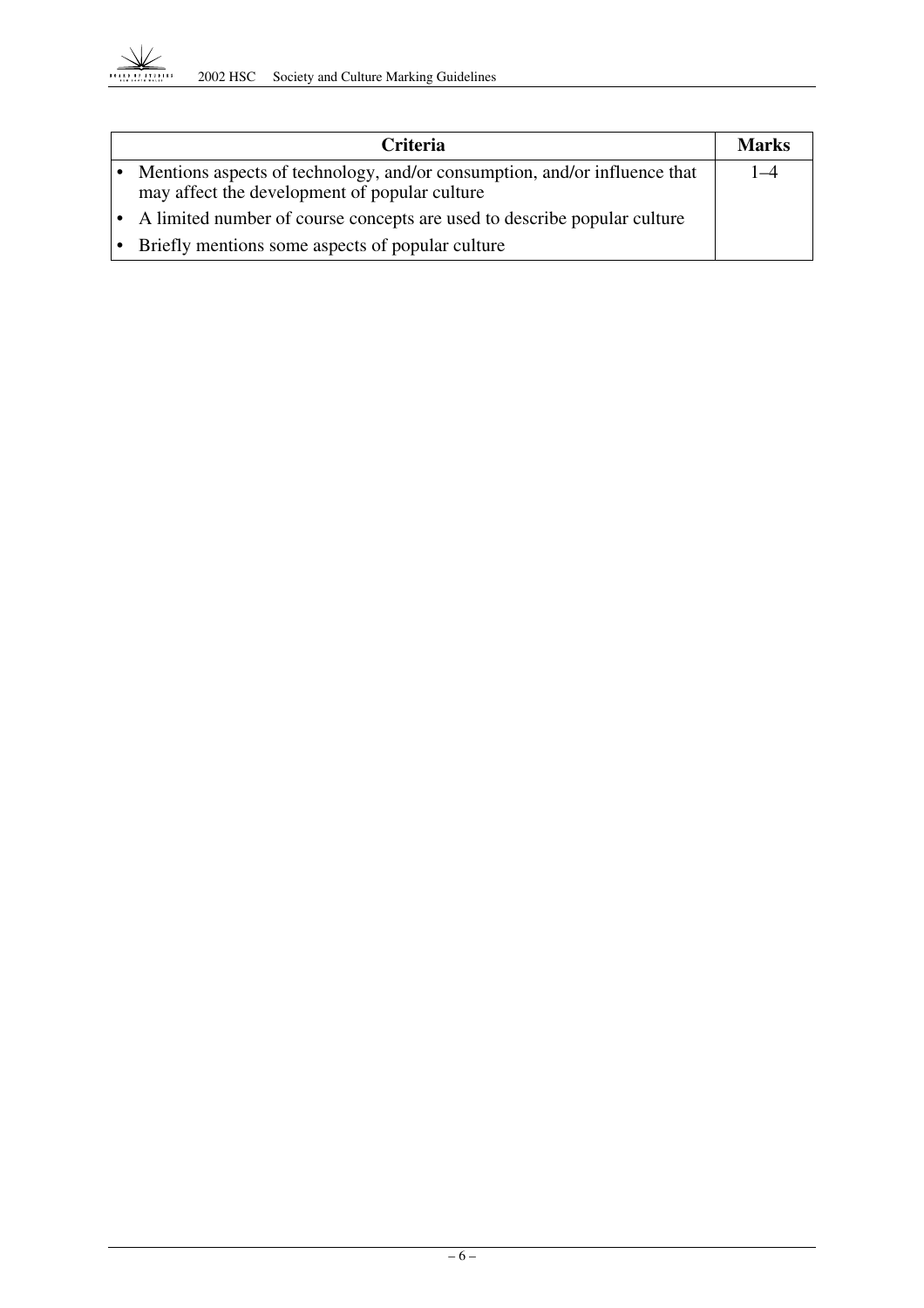## **Question 5 (b)**

*Outcomes assessed: H2, H5, H10*

|           | <b>Criteria</b>                                                                                                                                                                                                                                                                                                                    | <b>Marks</b> |
|-----------|------------------------------------------------------------------------------------------------------------------------------------------------------------------------------------------------------------------------------------------------------------------------------------------------------------------------------------|--------------|
|           | Identifies a detailed range of stakeholders in control of one popular<br>culture. The distinguishing characteristics of the one popular culture are<br>evident throughout                                                                                                                                                          | $17 - 20$    |
| $\bullet$ | Course concepts and language are used in an appropriate way to draw out<br>the implications and the complex relationships between the numerous<br>stakeholders in control of one popular culture. A range of appropriate<br>issues may be used to support the answer, using a range of relevant<br>examples of one popular culture |              |
| ٠         | Presents a sustained, logical and well-structured answer that provides valid<br>points for and against their own research methods into the focus study                                                                                                                                                                             |              |
| $\bullet$ | Identifies a range of stakeholders in control of the focus study.<br>Characteristics of one popular culture are evident throughout                                                                                                                                                                                                 | $13 - 16$    |
|           | Course concepts and language are used to make evident the relationship<br>between stakeholders in control of one popular culture. Relevant issues<br>may be used to support the answer, using relevant examples of one<br>popular culture                                                                                          |              |
| $\bullet$ | Presents a sustained and well-organised answer that provides some valid<br>points for and against their own research methods into the focus study                                                                                                                                                                                  |              |
|           | Identifies some stakeholders in control of one popular culture.<br>Characteristics of the one popular culture are included in the answer                                                                                                                                                                                           | $9 - 12$     |
|           | Some course concepts are used to identify some relationship between<br>stakeholders in control of one popular culture. Some issues may be used to<br>support the answer using examples of one popular culture                                                                                                                      |              |
| $\bullet$ | Presents an organised answer that provides some description of their own<br>research methods into the focus study                                                                                                                                                                                                                  |              |
|           | Identifies at least one stakeholder in control of one popular culture. A<br>limited number of characteristics of one popular culture are included in the<br>answer                                                                                                                                                                 | $5 - 8$      |
|           | Some course concepts are used. May use some examples of one popular<br>culture                                                                                                                                                                                                                                                     |              |
|           | Mentions their research into the focus study                                                                                                                                                                                                                                                                                       |              |
| ٠         | Mentions the concept of stakeholders in control of one popular culture or a<br>general understanding of characteristics of one popular culture.                                                                                                                                                                                    | $1 - 4$      |
|           | Limited course concepts are used.                                                                                                                                                                                                                                                                                                  |              |
|           | Briefly mentions some research methodology                                                                                                                                                                                                                                                                                         |              |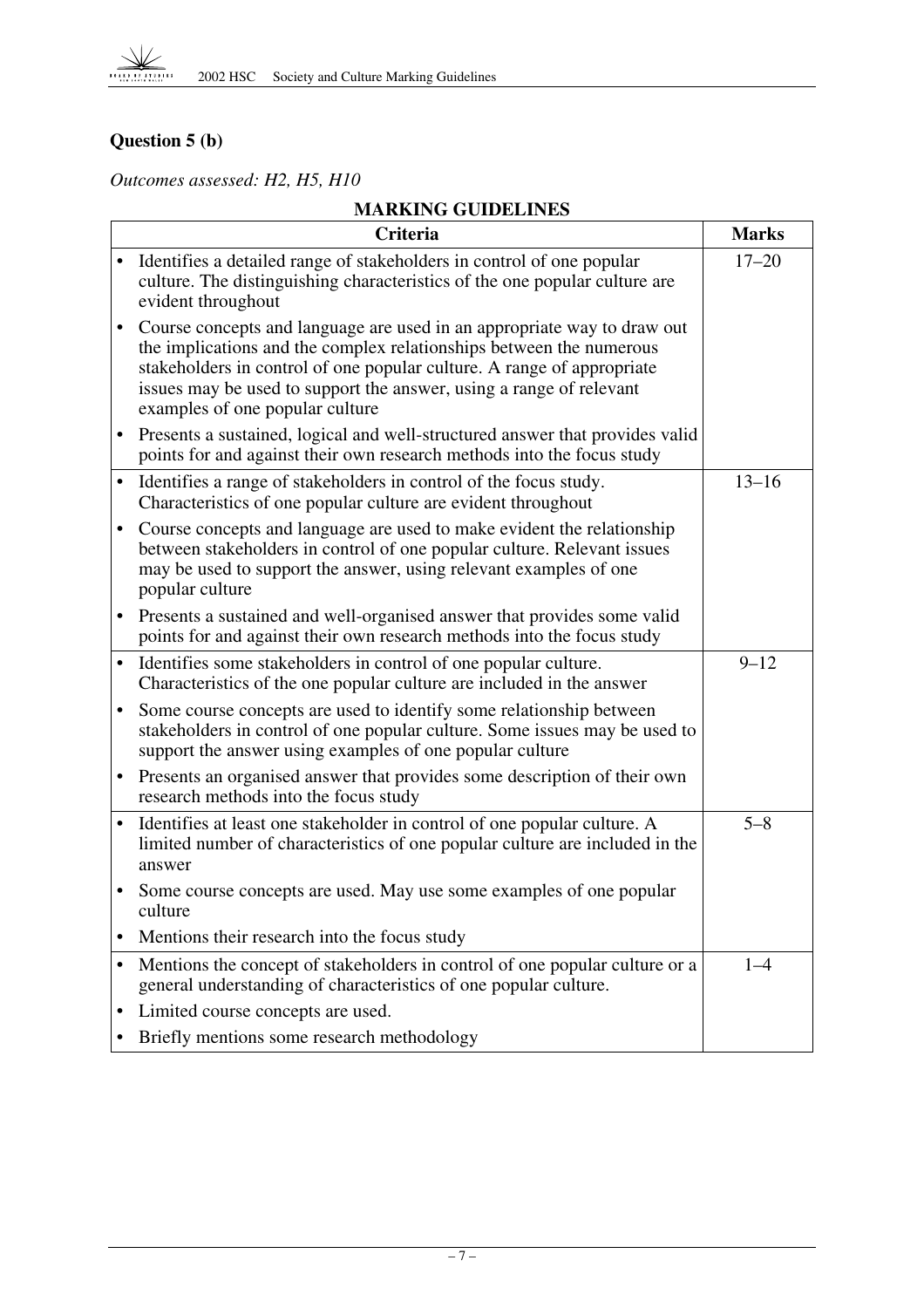## **Question 6 (a)**

*Outcomes assessed: H2, H5, H10*

|           | <b>Criteria</b>                                                                                                                                                                                                                                                                    | <b>Marks</b> |
|-----------|------------------------------------------------------------------------------------------------------------------------------------------------------------------------------------------------------------------------------------------------------------------------------------|--------------|
| $\bullet$ | Makes a judgement based on appropriate criteria for a range of aspects of<br>technology, customs and worldviews that affect religious and non-<br>religious belief systems. Distinguishing characteristics of belief systems<br>are evident throughout                             | $17 - 20$    |
| $\bullet$ | Course concepts and language are used in an appropriate way to draw out<br>the relative impact of technology, customs and worldviews on religious<br>and non-religious belief systems. A range of appropriate issues may be<br>used to support the answer, using specific examples |              |
| $\bullet$ | Presents a sustained, logical and well-structured answer to the question<br>that clearly illustrates a range of effects on religious and non-religious<br>belief systems                                                                                                           |              |
| $\bullet$ | Makes a judgement based on some criteria for some aspects of technology,<br>customs and worldviews that affect religious and non-religious belief<br>systems. Characteristics of belief systems are evident throughout                                                             | $13 - 16$    |
| $\bullet$ | Course concepts and language are used in an appropriate way to make<br>evident the impact of technology, customs and worldviews on religious<br>and non-religious belief systems. Some issues may be used to support the<br>answer, using examples                                 |              |
| $\bullet$ | Presents a sustained, well-organised answer to the question that relates<br>some effects on religious and non-religious belief systems                                                                                                                                             |              |
| $\bullet$ | Examines how technology, and/or customs, and/or worldviews may affect<br>religious and/or non-religious belief systems. Characteristics of the belief<br>systems are included in the answer                                                                                        | $9 - 12$     |
| $\bullet$ | Some course concepts are used to identify the effects of technology,<br>and/or customs, and/or worldviews on religious and non-religious belief<br>systems. Some issues may be described to support the answer, using<br>examples                                                  |              |
| $\bullet$ | Presents an organised answer to the question that identifies some effects<br>on religious and non-religious belief systems                                                                                                                                                         |              |
| $\bullet$ | Outlines how aspects of technology, and/or customs, and/or worldviews<br>may affect belief systems. A limited number of characteristics of belief<br>systems are included in the answer                                                                                            | $5 - 8$      |
| $\bullet$ | Some course concepts are used to describe at least one aspect of belief<br>systems. May use some examples to support the answer                                                                                                                                                    |              |
| $\bullet$ | Identifies some aspects of belief systems                                                                                                                                                                                                                                          |              |
| $\bullet$ | Mentions aspects of technology, and/or customs, and/or worldviews that<br>may affect belief systems                                                                                                                                                                                | $1 - 4$      |
| ٠         | A limited number of course concepts are used to describe belief systems                                                                                                                                                                                                            |              |
|           | Briefly mentions some aspects of belief systems                                                                                                                                                                                                                                    |              |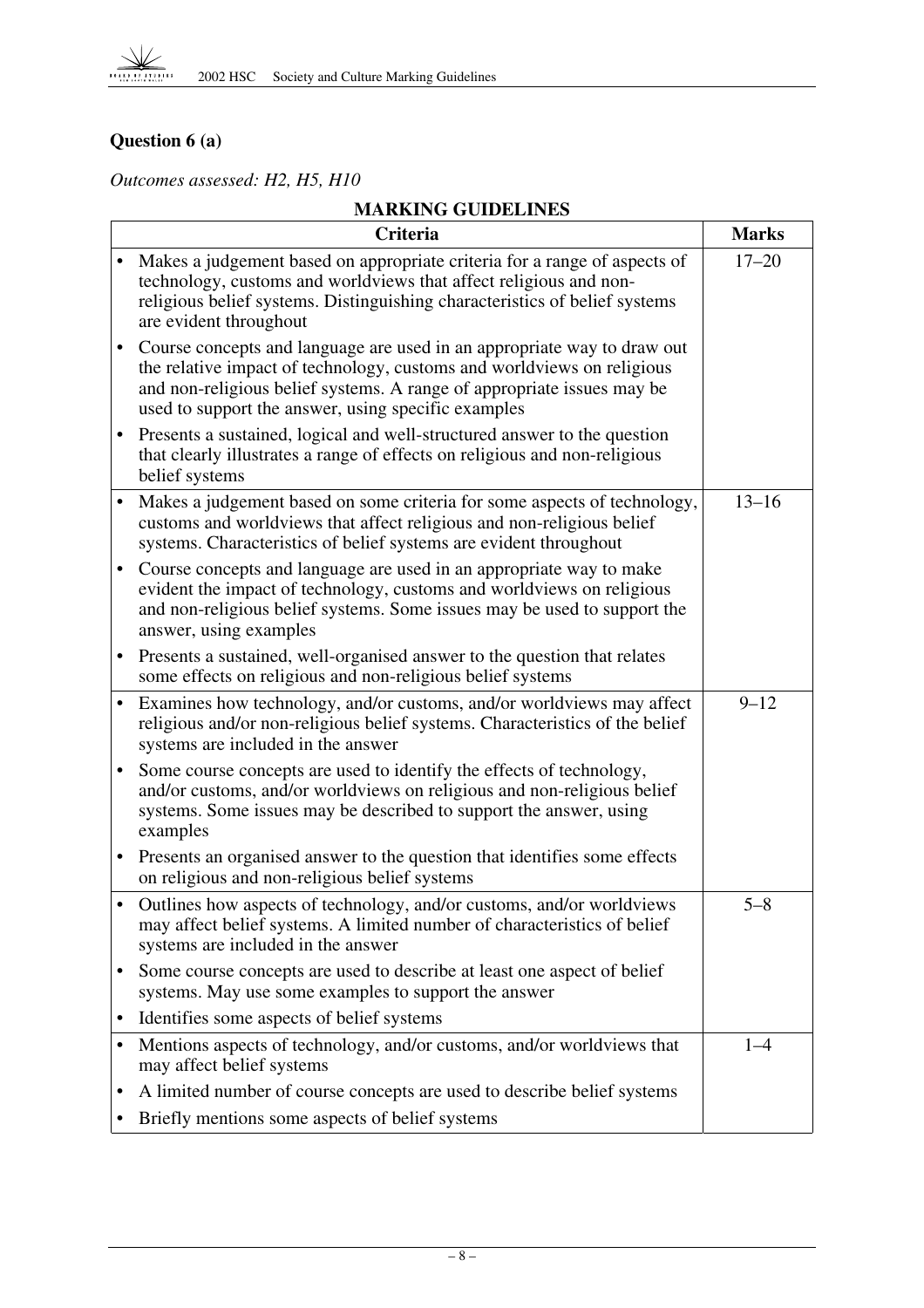## **Question 6 (b)**

*Outcomes assessed: H2, H5, H10*

|           | Criteria                                                                                                                                                                                                                                                                                                                                          | <b>Marks</b> |
|-----------|---------------------------------------------------------------------------------------------------------------------------------------------------------------------------------------------------------------------------------------------------------------------------------------------------------------------------------------------------|--------------|
| $\bullet$ | Identifies a detailed range of impacts on the wider society at the national<br>and global level of one belief system. The distinguishing characteristics of<br>the one belief system are evident throughout                                                                                                                                       | $17 - 20$    |
| $\bullet$ | Course concepts and language are used in an appropriate way to draw out<br>the implications and the complex relationships between the belief system<br>and the wider society at the national and global level. A range of<br>appropriate issues may be used to support the answer, using a range of<br>relevant examples of the one belief system |              |
| $\bullet$ | Presents a sustained, logical and well-structured answer that provides valid<br>points for and against their own research methods into the focus study                                                                                                                                                                                            |              |
| $\bullet$ | Identifies a range of impacts on the wider society at the national and<br>global level of one belief system. Characteristics of the one belief system<br>are evident throughout                                                                                                                                                                   | $13 - 16$    |
| $\bullet$ | Course concepts and language are used to make evident the relationship<br>between the belief system and the wider society at the national and global<br>level. Relevant issues may be used to support the answer, using relevant<br>examples of the one belief system                                                                             |              |
| $\bullet$ | Presents a sustained and well-organised answer that provides some valid<br>points for and against their own research methods into the focus study                                                                                                                                                                                                 |              |
| $\bullet$ | Identifies some impacts on the wider society at the national and/or global<br>level of one belief system. Characteristics of the one belief system are<br>included in the answer                                                                                                                                                                  | $9 - 12$     |
| $\bullet$ | Some course concepts are used to identify some relationship between the<br>belief system and the wider society at the national and/or global level.<br>Some issues may be used to support the answer using examples of the one<br>belief system                                                                                                   |              |
| $\bullet$ | Presents an organised answer that provides some description of their own<br>research methods into the focus study                                                                                                                                                                                                                                 |              |
| $\bullet$ | Identifies at least one impact on the wider society of one belief system. A<br>limited number of characteristics of one belief system are included in the<br>answer                                                                                                                                                                               | $5 - 8$      |
|           | Some course concepts are used. May use some examples of one belief<br>system                                                                                                                                                                                                                                                                      |              |
| $\bullet$ | Mentions their research into the focus study                                                                                                                                                                                                                                                                                                      |              |
| $\bullet$ | Mentions some characteristics of one belief system or the impact of one<br>belief system in the wider society                                                                                                                                                                                                                                     | $1 - 4$      |
| $\bullet$ | Limited course concepts are used                                                                                                                                                                                                                                                                                                                  |              |
|           | Briefly mentions some research methodology                                                                                                                                                                                                                                                                                                        |              |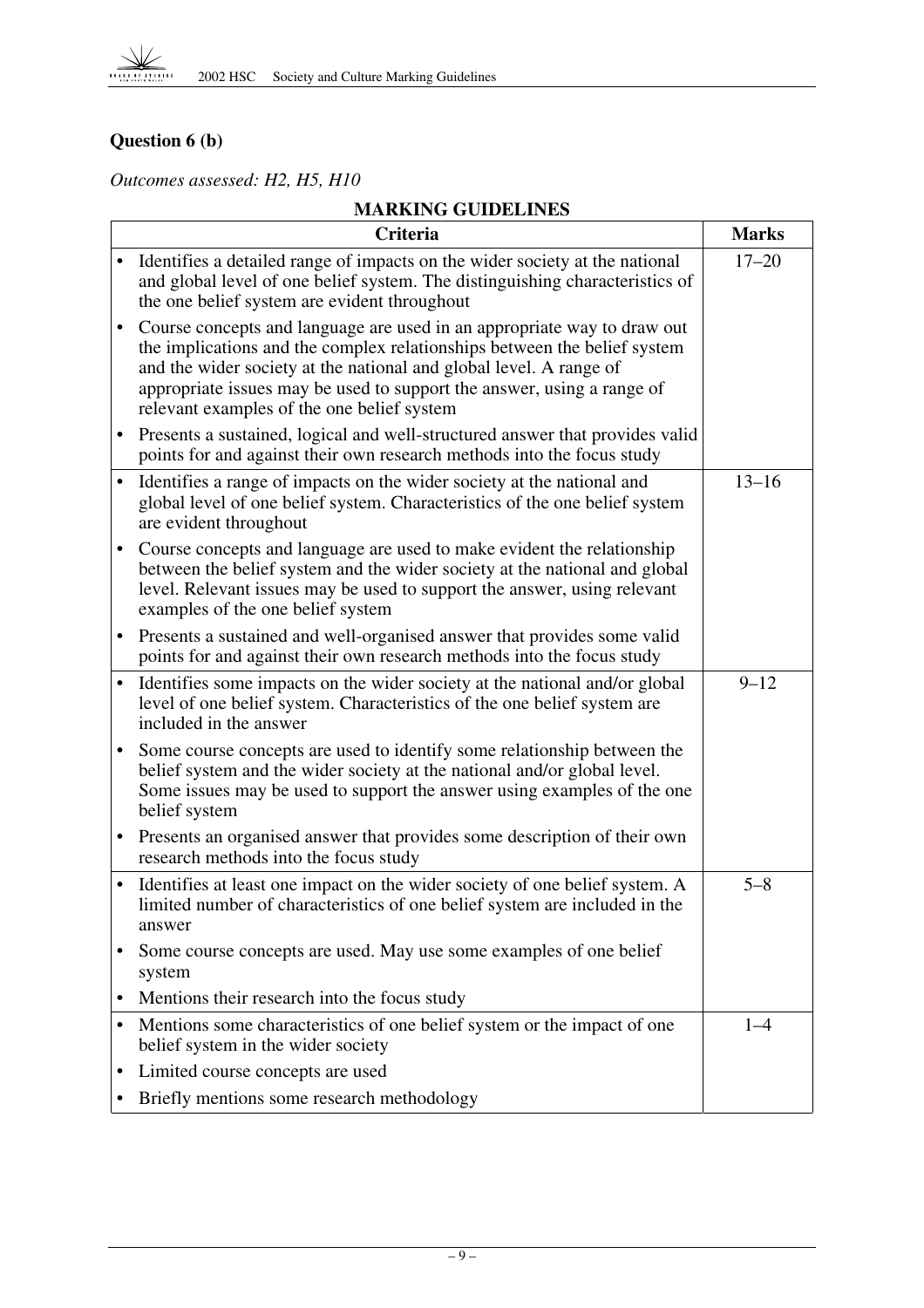## **Question 7 (a)**

*Outcomes assessed: H2, H5, H10*

|           | Criteria                                                                                                                                                                                                                                                                     | <b>Marks</b> |
|-----------|------------------------------------------------------------------------------------------------------------------------------------------------------------------------------------------------------------------------------------------------------------------------------|--------------|
|           | Makes a judgement based on appropriate criteria for a range of aspects of<br>technology, discrimination and socioeconomic status that may affect<br>access to socially valued resources. Distinguishing characteristics of<br>equality and difference are evident throughout | $17 - 20$    |
|           | Course concepts and language are used in an appropriate way to draw out<br>the relative impact of technology, discrimination and socioeconomic<br>status. A range of appropriate issues may be used to support the answer,<br>using specific examples                        |              |
|           | Presents a sustained, logical and well-structured answer to the question<br>that clearly illustrates a range of effects on equality and difference                                                                                                                           |              |
|           | Makes a judgement based on some criteria for some aspects of technology,<br>discrimination and socioeconomic status that affect access to socially<br>valued resources. Characteristics of equality and difference are evident<br>throughout                                 | $13 - 16$    |
|           | Course concepts and language are used in an appropriate way to make<br>evident the impact of technology, discrimination and socioeconomic status<br>on access to socially valued resources. Some issues may be used to<br>support the answer, using examples                 |              |
| $\bullet$ | Presents a sustained, well-organised answer to the question that relates<br>some effects on equality and difference                                                                                                                                                          |              |
| $\bullet$ | Examines how technology and/or discrimination and/or socioeconomic<br>status affect access to socially valued resources. Characteristics of equality<br>and difference are included in the answer                                                                            | $9 - 12$     |
|           | Some course concepts are used to identify the effects of technology,<br>and/or discrimination, and/or socioeconomic status on access to resources.<br>Some issues may be described to support the answer, using examples                                                     |              |
| $\bullet$ | Presents an organised answer to the question that identifies some effects<br>on equality and difference                                                                                                                                                                      |              |
| $\bullet$ | Outlines how aspects of technology, and/or discrimination, and/or<br>socioeconomic status may affect access to resources. A limited number of<br>characteristics of equality and difference are included in the answer                                                       | $5 - 8$      |
| ٠         | Some course concepts are used to describe at least one aspect of equality<br>and difference. May use some examples to support the answer                                                                                                                                     |              |
| ٠         | Identifies some aspects of equality and difference                                                                                                                                                                                                                           |              |
|           | Mentions aspects of technology, and/or discrimination, and/or<br>socioeconomic status that may affect access to resources                                                                                                                                                    | $1 - 4$      |
|           | A limited number of course concepts are used to describe equality and<br>difference                                                                                                                                                                                          |              |
|           | Briefly mentions some aspects of equality and difference                                                                                                                                                                                                                     |              |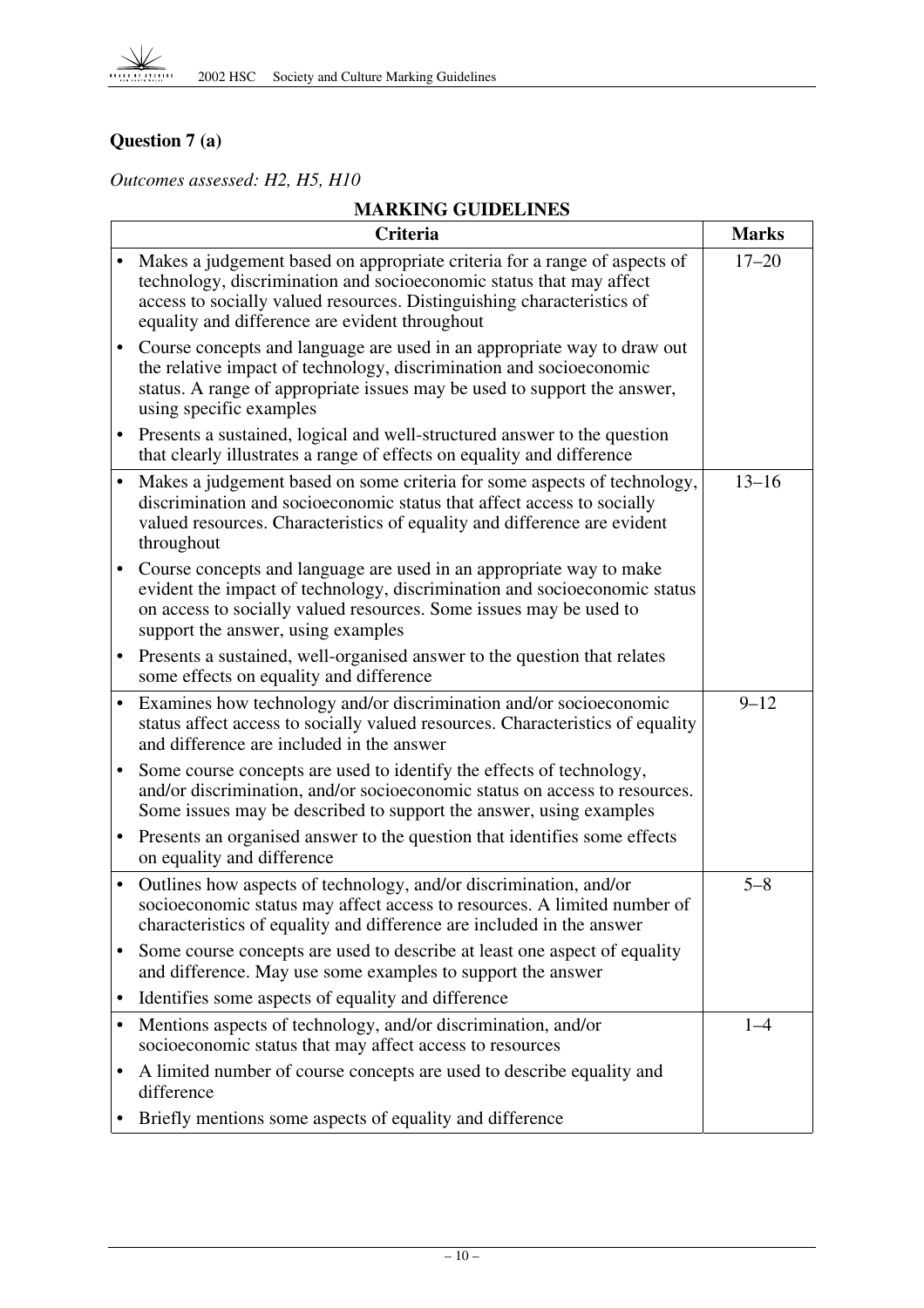## **Question 7 (b)**

*Outcomes assessed: H2, H5, H10*

|           | <b>Criteria</b>                                                                                                                                                                                                                                                                                                      | <b>Marks</b> |
|-----------|----------------------------------------------------------------------------------------------------------------------------------------------------------------------------------------------------------------------------------------------------------------------------------------------------------------------|--------------|
| $\bullet$ | Identifies a detailed range of impacts of the nature of difference on<br>conflict and cooperation. The distinguishing characteristics of the one<br>society are evident throughout                                                                                                                                   | $17 - 20$    |
| $\bullet$ | Course concepts and language are used in an appropriate way to draw out<br>the implications and complex relationships between the nature of<br>difference and conflict and cooperation. A range of appropriate issues may<br>be used to support the answer, using a range of relevant examples in the<br>one society |              |
| $\bullet$ | Presents a sustained, logical and well-structured answer that provides valid<br>points for and against their own research methods into the nature of<br>difference on the focus study                                                                                                                                |              |
| $\bullet$ | Identifies a range of impacts of the nature of difference on conflict and<br>cooperation. Characteristics of equality and difference in the one society<br>are evident throughout                                                                                                                                    | $13 - 16$    |
| $\bullet$ | Course concepts and language are used to make evident the relationship<br>between the nature of difference and conflict and cooperation. Relevant<br>issues may be used to support the answer, using relevant examples in the<br>one society                                                                         |              |
| $\bullet$ | Presents a sustained and well-organised answer that provides some valid<br>points for and against their own research methods into the focus study                                                                                                                                                                    |              |
| $\bullet$ | Identifies some impacts of the nature of difference on conflict and/or<br>cooperation. Characteristics of the one society are included in the answer                                                                                                                                                                 | $9 - 12$     |
| $\bullet$ | Some course concepts are used to identify some relationship between<br>conflict and/or cooperation. Some issues may be used to support the<br>answer using examples of the one society                                                                                                                               |              |
| $\bullet$ | Presents an organised answer that provides some description of their own<br>research methods into the focus study                                                                                                                                                                                                    |              |
| $\bullet$ | Identifies at least one impact of the nature of difference on conflict and/or<br>cooperation. A limited number of characteristics of the one society are<br>included in the answer                                                                                                                                   | $5 - 8$      |
|           | Some course concepts are used. May use some examples from the one<br>society                                                                                                                                                                                                                                         |              |
| ٠         | Mentions their research into the focus study                                                                                                                                                                                                                                                                         |              |
| ٠         | Mentions some characteristics of equality and difference in society                                                                                                                                                                                                                                                  | $1 - 4$      |
|           | Limited course concepts are used                                                                                                                                                                                                                                                                                     |              |
|           | Briefly mentions some research methodology                                                                                                                                                                                                                                                                           |              |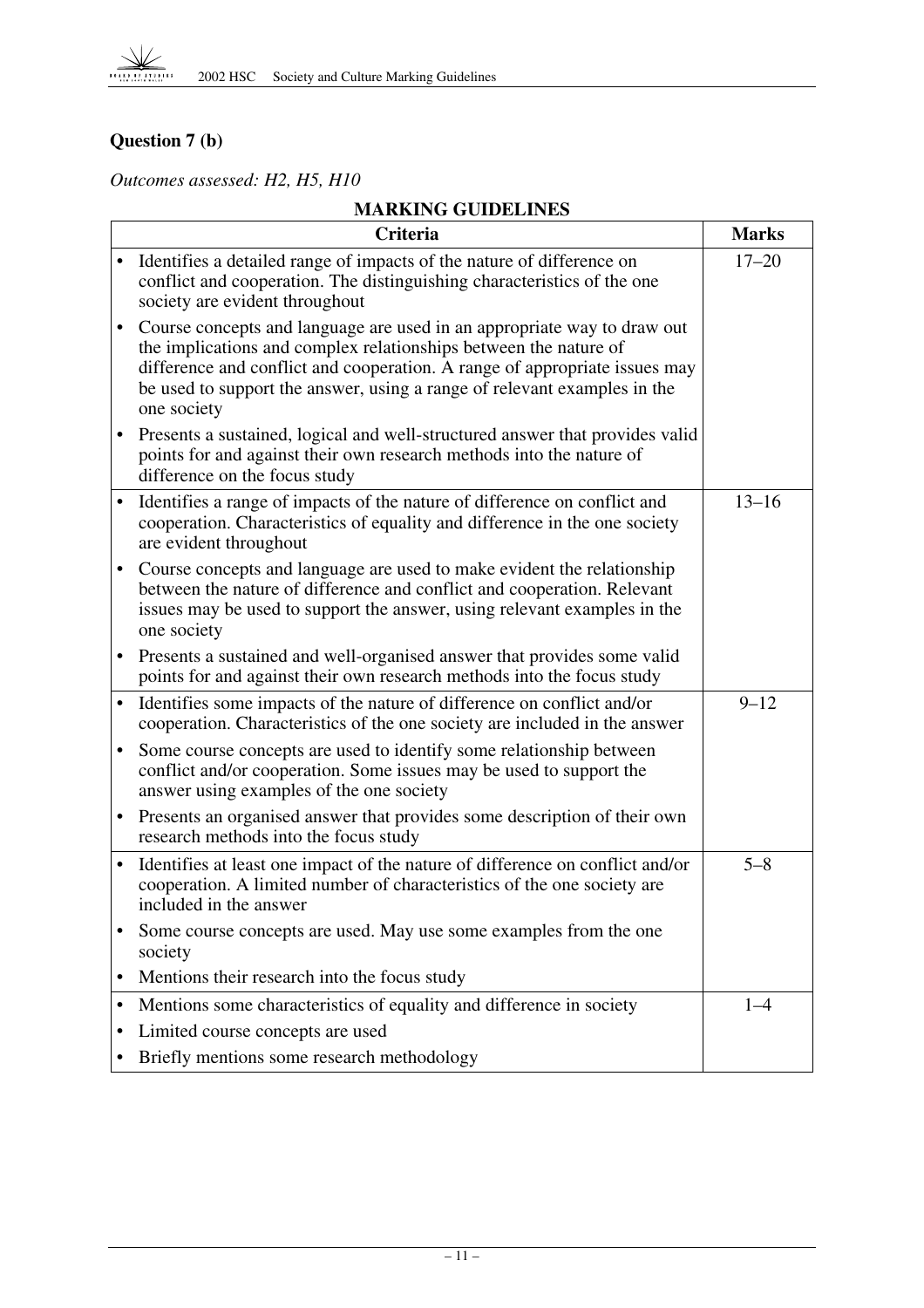## **Question 8 (a)**

*Outcomes assessed: H2, H5, H10*

|           | Criteria                                                                                                                                                                                                                                             | <b>Marks</b> |
|-----------|------------------------------------------------------------------------------------------------------------------------------------------------------------------------------------------------------------------------------------------------------|--------------|
|           | Makes a judgement based on appropriate criteria for a range of aspects of<br>technology, class and gender that may affect the interrelationship of work<br>and leisure. Distinguishing characteristics of work and leisure are evident<br>throughout | $17 - 20$    |
|           | Course concepts and language are used in an appropriate way to draw out<br>the relative impact of technology, class and gender on work and leisure. A<br>range of appropriate issues may be used to support the answer, using<br>specific examples   |              |
| $\bullet$ | Presents a sustained, logical and well-structured answer to the question<br>that clearly illustrates a range of effects on work and leisure                                                                                                          |              |
|           | Makes a judgement based on some criteria for some aspects of technology,<br>class and gender that may affect the interrelationship of work and leisure.<br>Characteristics of work and leisure are evident throughout                                | $13 - 16$    |
|           | Course concepts and language are used in an appropriate way to make<br>evident the impact of technology, class and gender on work and leisure.<br>Some issues may be used to support the answer, using examples                                      |              |
| $\bullet$ | Presents a sustained, well-organised answer to the question that relates<br>some effects on work and leisure                                                                                                                                         |              |
| $\bullet$ | Examines how technology, and/or class, and/or gender may affect the<br>interrelationship of work and leisure. Characteristics of work and leisure<br>are included in the answer                                                                      | $9 - 12$     |
|           | Some course concepts are used to identify the effects of technology,<br>and/or class, and/or gender. Some issues may be described to support the<br>answer, using examples                                                                           |              |
| ٠         | Presents an organised answer to the question that identifies some effects<br>on work and leisure                                                                                                                                                     |              |
|           | Outlines how aspects of technology, and/or class, and/or gender may<br>affect some aspect of work and leisure. A limited number of<br>characteristics of work and leisure are included in the answer                                                 | $5 - 8$      |
|           | Some course concepts are used to describe at least one aspect work and<br>leisure. May use some examples to support the answer                                                                                                                       |              |
| ٠         | Identifies some aspects of work and leisure                                                                                                                                                                                                          |              |
| $\bullet$ | Mentions aspects of technology, and/or class, and/or gender that may<br>affect work and leisure                                                                                                                                                      | $1 - 4$      |
| ٠         | A limited number of course concepts are used to describe work and leisure                                                                                                                                                                            |              |
|           | Briefly mentions some aspects of work and leisure                                                                                                                                                                                                    |              |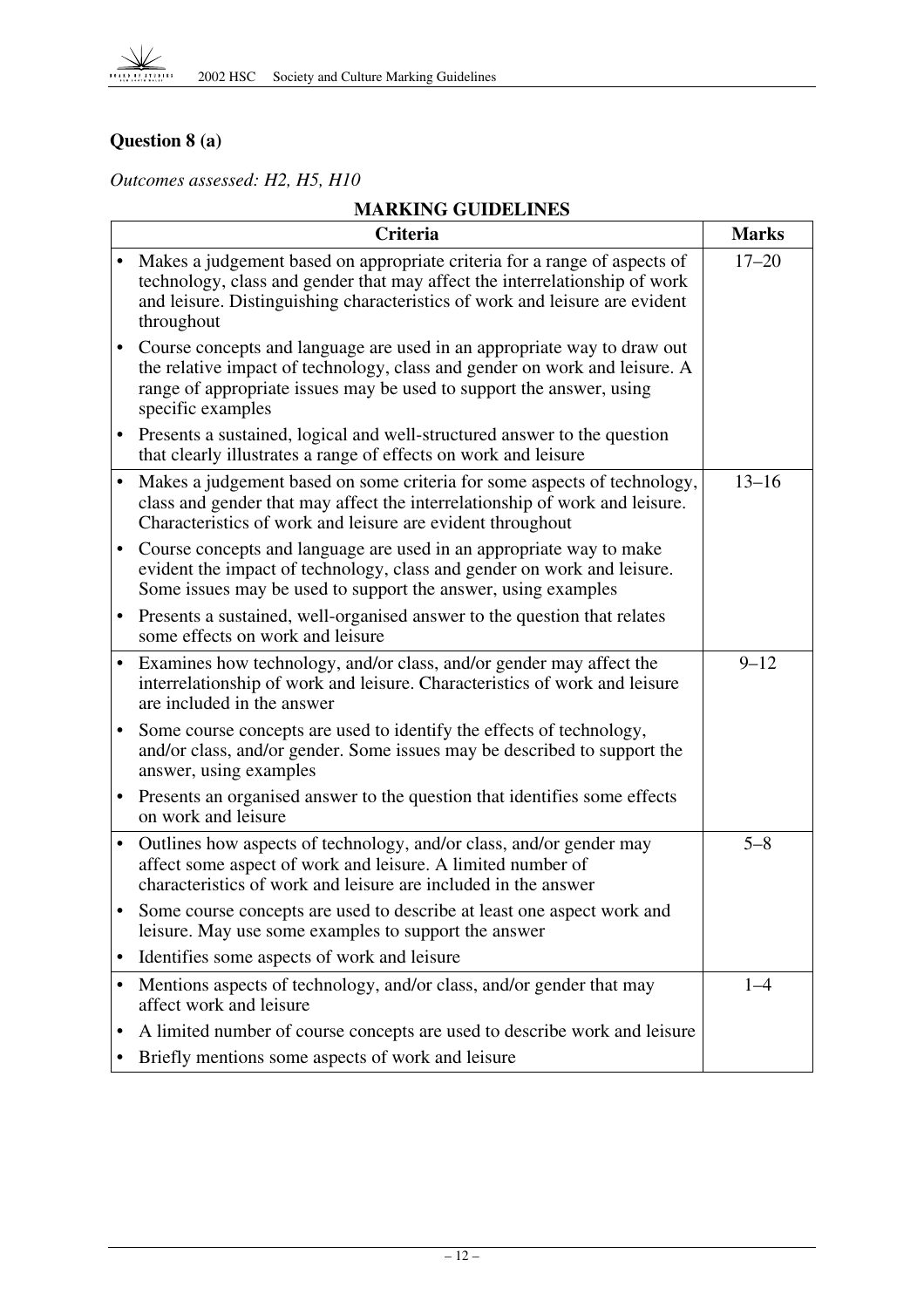## **Question 8 (b)**

*Outcomes assessed: H2, H5, H10*

|           | <b>Criteria</b>                                                                                                                                                                                                                                                                                            | <b>Marks</b> |
|-----------|------------------------------------------------------------------------------------------------------------------------------------------------------------------------------------------------------------------------------------------------------------------------------------------------------------|--------------|
|           | Identifies a detailed range of impacts of work and leisure on social and<br>cultural groups in the one society. The distinguishing characteristics of the<br>one society are evident throughout                                                                                                            | $17 - 20$    |
|           | Course concepts and language are used in an appropriate way to draw out<br>the implications and complex relationships between work and leisure on<br>social and cultural groups. A range of appropriate issues may be used to<br>support the answer, using a range of relevant examples in the one society |              |
|           | Presents a sustained, logical and well-structured answer that provides valid<br>points for and against their own research methods into the focus study                                                                                                                                                     |              |
| $\bullet$ | Identifies a range of impacts of work and leisure on social and cultural<br>groups in the one society. Characteristics of the one society are evident<br>throughout                                                                                                                                        | $13 - 16$    |
|           | Course concepts and language are used to make evident the relationship<br>between work, leisure and social and cultural groups. Relevant issues may<br>be used to support the answer, using relevant examples in the one society                                                                           |              |
|           | Presents a sustained and well-organised answer that provides some valid<br>points for and against their own research methods into the focus study                                                                                                                                                          |              |
|           | Identifies some impacts of work and leisure on social and cultural groups<br>in the one society. Characteristics of the one society are included in the<br>answer                                                                                                                                          | $9 - 12$     |
| $\bullet$ | Some course concepts are used to identify some relationship between<br>work and leisure. Some issues may be used to support the answer using<br>examples of the one society                                                                                                                                |              |
|           | Presents an organised answer that provides some description of their own<br>research methods into the focus study                                                                                                                                                                                          |              |
| $\bullet$ | Identifies at least one impact of work and/or leisure on social and/or<br>cultural groups in the one society. A limited number of characteristics of<br>the one society are included in the answer                                                                                                         | $5 - 8$      |
| $\bullet$ | Some course concepts are used. May use some examples from the one<br>society                                                                                                                                                                                                                               |              |
| $\bullet$ | Mentions their research into the focus study                                                                                                                                                                                                                                                               |              |
|           | Mentions some characteristics of work and/or leisure in society                                                                                                                                                                                                                                            | $1 - 4$      |
|           | Limited course concepts are used                                                                                                                                                                                                                                                                           |              |
|           | Briefly mentions some research methodology                                                                                                                                                                                                                                                                 |              |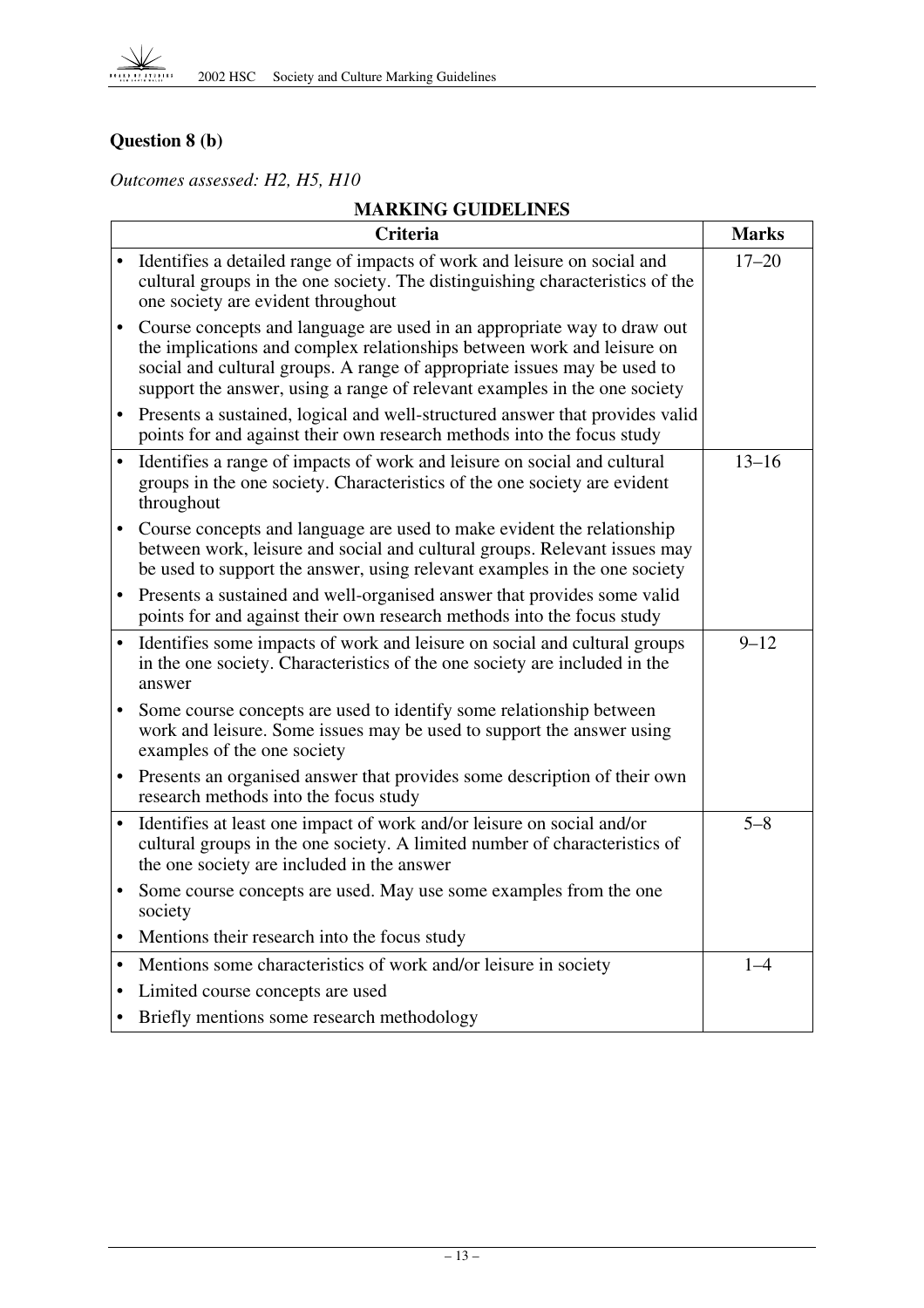

**Tip: Click on the BOOKMARKS TAB to show / hide navigation**

## **2002 HSC Society and Culture Marking Guidelines — Personal Interest Project**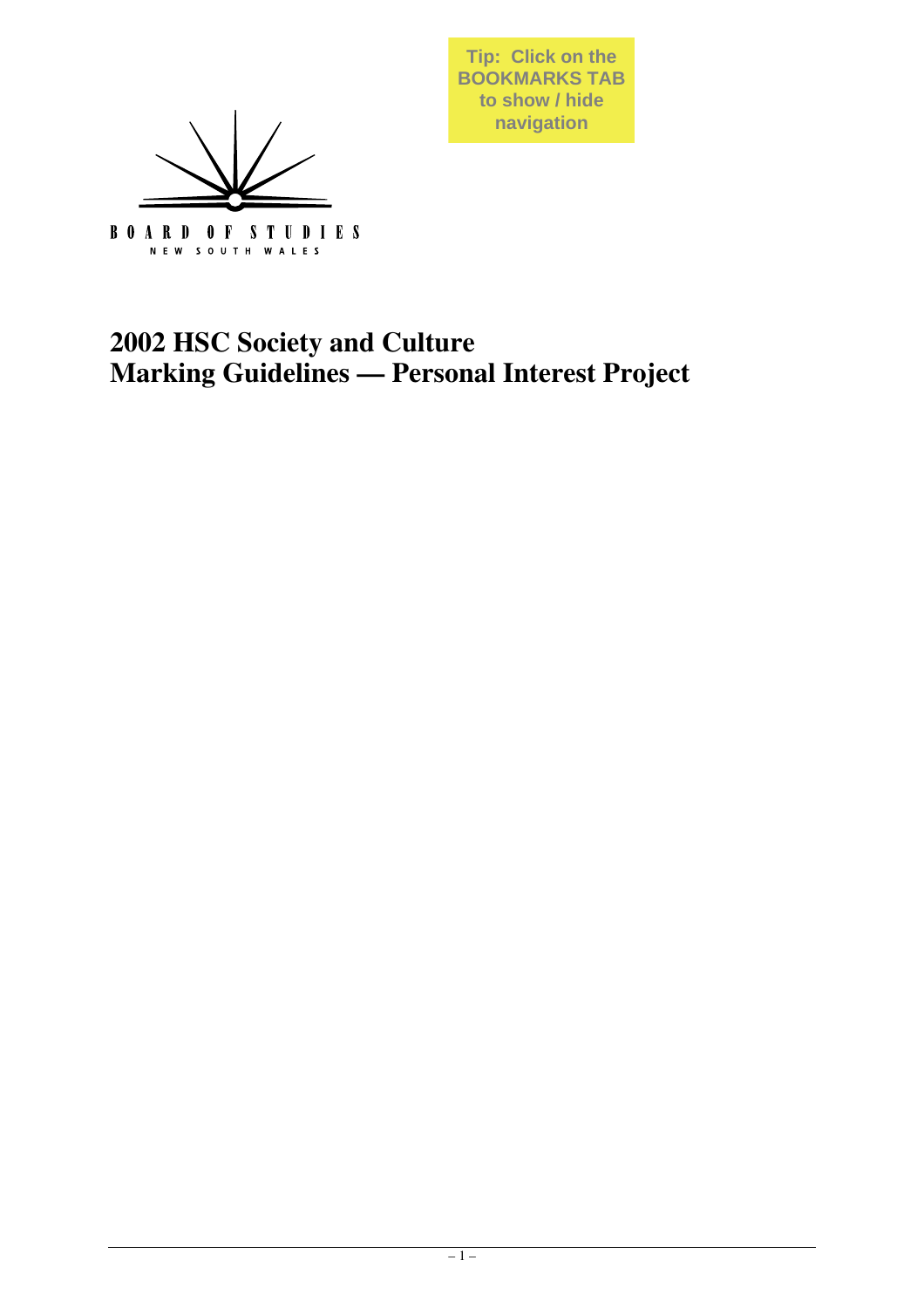## **Personal Interest Project**

#### *HSC examination overview*

The HSC examination for Society and Culture consists of a written paper worth 70 marks and a Personal Interest Project worth 30 marks.

## *Task: Personal Interest Project (30 marks)*

The Personal Interest Project enables students to demonstrate the development of their interests, research skills and personal experiences concerning the interactions between persons, societies, cultures and environments across time. In particular students will be able to demonstrate the development and application of social and cultural research methodologies in completing their Personal Interest Project.

The Personal Interest Project is to:

- be a topic of the student's own choice
- be related to the course
- use appropriate methodologies
- include a cross-cultural perspective.

#### *Guidelines for the Personal Interest Project*

- The project must be the student's own work and have a substantial amount of subject matter brought together on the basis of their reading, research and personal experience
- A range of methodologies should be applied that are suited to the topic
- The project must be individually produced by the student
- A Personal Interest Project Diary should be maintained and used to form the basis of the PIP Log

In the presentation of the Personal Interest Project, the following components must be presented:

- An introduction of no more than 500 words that gives a brief description of the topic and methodologies used
- A log of no more than 500 words that should be based on the student's Personal Interest Project Diary
- Central material of the Personal Interest Project between 2500 and 5000 words which may be accompanied by photographs, tables, graphs and/or diagrams. The central material must contain a cross-cultural perspective, that is, a perspective different from the student's own.
- A concluding statement of no more than 500 words stating what the student has learned from the Personal Interest Project
- A resource list that contains annotated references used in the Personal Interest Project.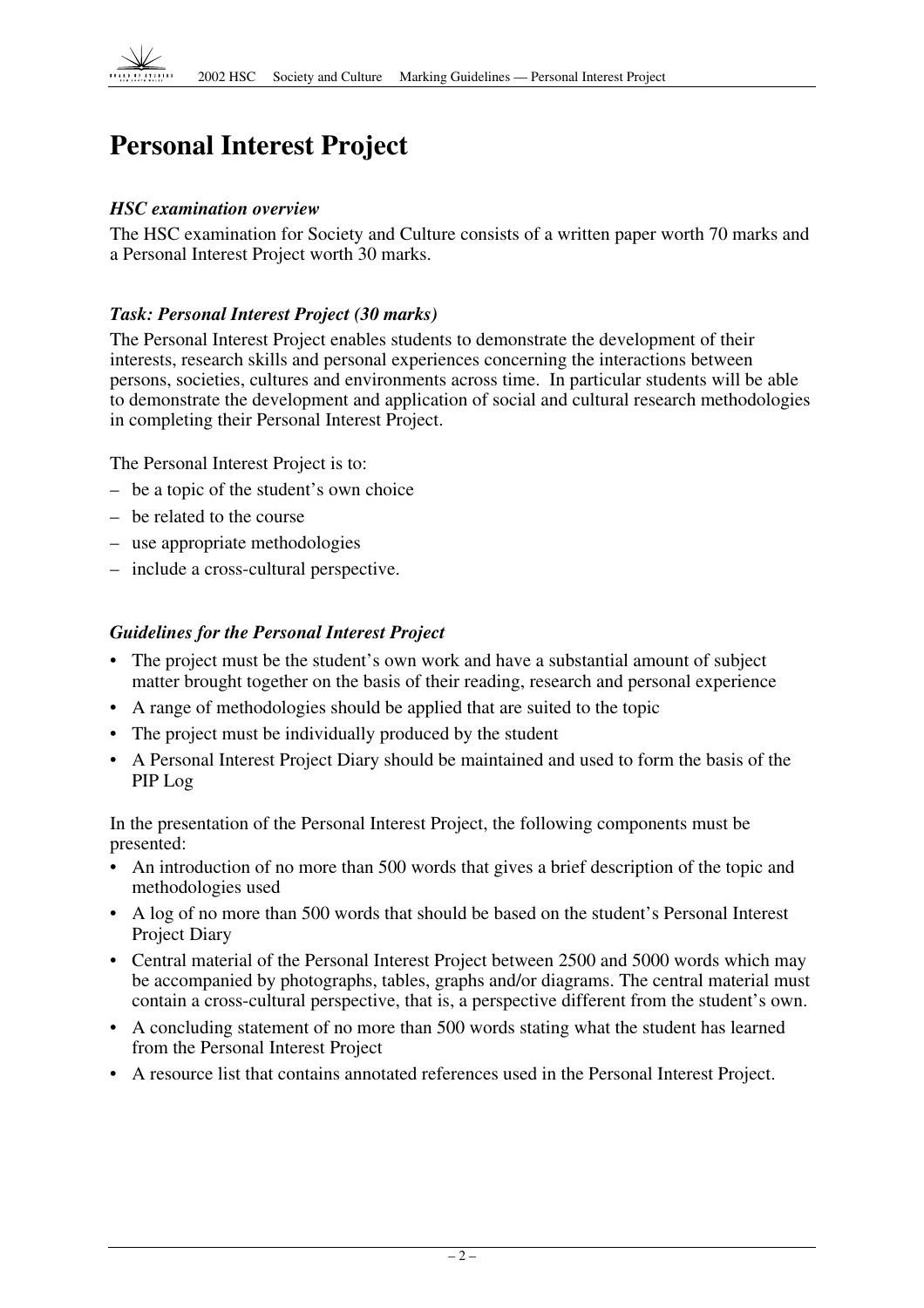#### *Assessment criteria*

- Evidence of achievement of the course outcomes
- The clarity of the topic, and the purposes and procedures of the PIP
- A demonstrated understanding and application of the fundamental concepts and other concepts of the course
- The appropriate use of methodologies essential to the course
- The accuracy and relevance of the subject matter for the purposes of the PIP
- A demonstrated knowledge and understanding of viewpoints different from the immediate culture of the student
- An integration of various aspects of the course in a coherent structure
- Conclusions proceeding from the stated introduction and arguments presented in the PIP
- Evidence that personal experience is related to public traditions of knowledge
- Effective communication of the student's ideas to a wider audience
- Evidence of originality in design, execution and analysis

## *Outcomes assessed: H1, H2, H3, H4, H5, H6, H7, H8, H9, H10, H11*

| <b>MARKING GUIDELINES</b> |                                                                                                                                                                                                                                                                       |              |
|---------------------------|-----------------------------------------------------------------------------------------------------------------------------------------------------------------------------------------------------------------------------------------------------------------------|--------------|
|                           | Criteria                                                                                                                                                                                                                                                              | <b>Marks</b> |
|                           | Demonstrates a thorough understanding of the interactions between<br>persons, societies, cultures and environments over time to demonstrate<br>diversity and commonality within societies and cultures                                                                |              |
|                           | Effectively applies social and cultural research methodologies and makes<br>informed judgements on the usefulness, validity and bias of information<br>that contributed to the project                                                                                |              |
|                           | Demonstrates a thorough synthesis of accurate and relevant ideas, issues<br>and information relating personal experience and public knowledge and<br>draws from a number of perspectives and resources to analyse<br>relationships between social and cultural groups | $25 - 30$    |
|                           | Effectively uses, applies and integrates social and cultural terms and<br>concepts throughout the project                                                                                                                                                             |              |
|                           | Presents a clear, coherent and well-structured report that effectively<br>communicates the student's ideas, incorporating appropriate language, and<br>where applicable, photos, tables and/or diagrams                                                               |              |